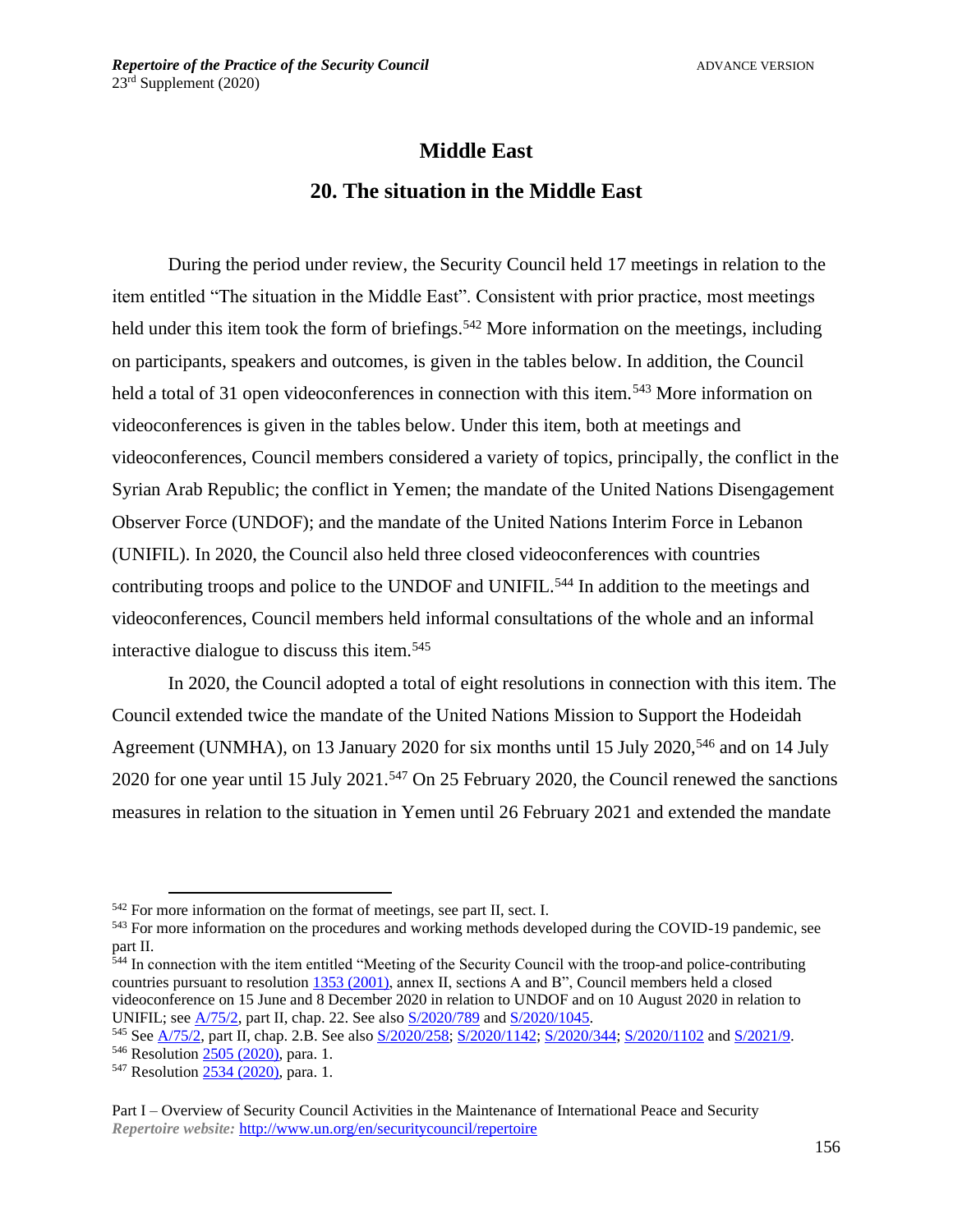of the Panel of Experts for 13 months until 28 March 2021.<sup>548</sup> The Council also renewed twice the mandate of UNDOF for periods of six months each,<sup>549</sup> and extended the mandate of UNIFIL once for a period of 12 months, also authorizing a reduction in the maximum number of authorized troops from 15,000 to 13,000.<sup>550</sup> The Council failed to adopt four draft resolutions in relation to the situation in the Syrian Arab Republic.<sup>551</sup> As elaborated below, two draft resolutions were not adopted due to the negative vote of one or more permanent members, and the remaining two were not adopted due to the failure to obtain the required number of votes.

During the period under review, the meetings and videoconferences in relation to the conflict in the Syrian Arab Republic continued to focus on three main aspects: the political process to end the conflict; the humanitarian situation in the country; and the proliferation and use of chemical weapons. Following the practice in 2019, briefings concerning the political process and the humanitarian situation in Syria were sometimes addressed jointly during the same meeting or videoconference whereas the proliferation and use of chemical weapons was addressed separately in dedicated meetings and open videoconferences. 552

Regarding the political process, Council members heard regular monthly briefings by the Special Envoy of the Secretary-General for Syria, the Deputy Special Envoy of the Secretary-General for Syria, and the Under-Secretary-General for Political and Peacebuilding Affairs on the efforts to reach a political solution to the conflict and the implementation of resolution [2254](https://undocs.org/en/S/RES/2254(2015))  [\(2015\).](https://undocs.org/en/S/RES/2254(2015)) In this connection, in 2020, the briefings and discussions focused on the progress of the Constitutional Committee, the Special Envoy's continued engagement with key international stakeholders, and the impact of the COVID-19 pandemic on the socioeconomic and political situations in Syria.<sup>553</sup> In February 2020, against the backdrop of the military hostilities in northwest Syria and the escalation of violence in Idlib, the Special Envoy reported that despite the ceasefire, heavy clashes and mutual shelling continued between Turkish forces and Syrian

<sup>548</sup> Resolution [2511 \(2020\),](https://undocs.org/en/S/RES/2511(2020)) paras. 2 and 7.

<sup>549</sup> Resolutions [2530 \(2020\),](https://undocs.org/en/S/RES/2530(2020)) para. 15; an[d 2555 \(2020\),](https://undocs.org/en/S/RES/2555(2020)) para. 15.

<sup>550</sup> Resolution [2539 \(2020\),](https://undocs.org/en/S/RES/2539(2020)) paras. 1 and 29.

<sup>551</sup> See [S/2020/654,](https://undocs.org/S/2020/654) [S/2020/658,](https://undocs.org/S/2020/658) [S/2020/667](https://undocs.org/S/2020/667) and [S/2020/683.](https://undocs.org/S/2020/683)

<sup>552</sup> For more information on the format of meetings in relation to this item, see *Repertoire, Supplement 2019* and *Supplement 2018*, part II, sect. I.

<sup>553</sup> See [S/PV.8475,](https://undocs.org/en/S/PV.8475) [S/PV.8520,](https://undocs.org/en/S/PV.8520) [S/PV.8609,](https://undocs.org/en/S/PV.8609) and [S/PV.8493.](https://undocs.org/S/PV.8493)

Part I – Overview of Security Council Activities in the Maintenance of International Peace and Security *Repertoire website:* <http://www.un.org/en/securitycouncil/repertoire>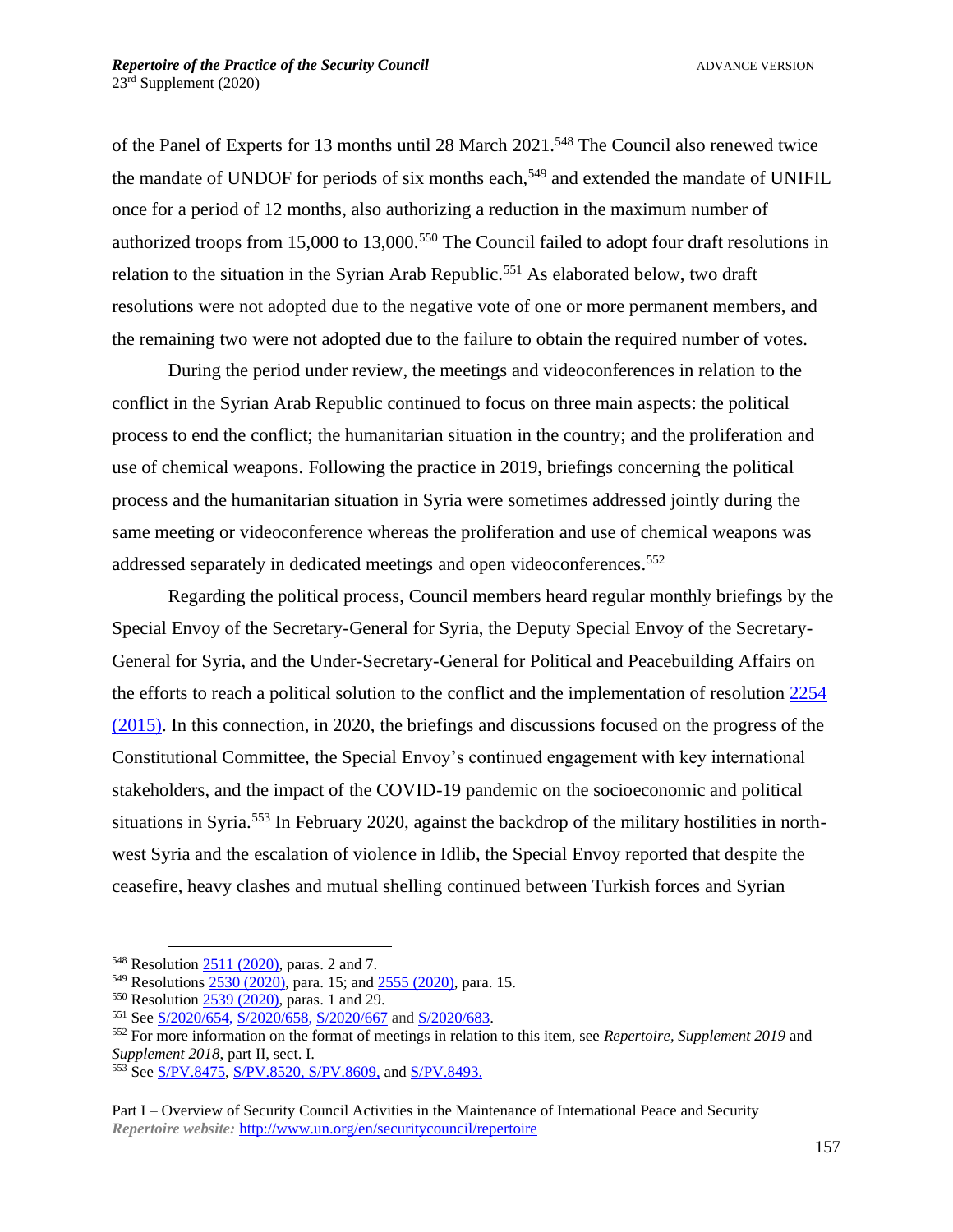Government forces inside Syria. Reiterating the Secretary-General's strong appeal for a cessation of hostilities, he called for an end to the hostilities and on everyone to engage in a serious international effort to cooperate on Idlib and called on all major players and the members of the Council to put their full weight behind that  $logic$ .<sup>554</sup> At the 8738<sup>th</sup> meeting held on 28 February 2020, the Secretary-General expressed deep concerns about the changing nature of the conflict in Idlib and reiterated the need for a ceasefire.<sup>555</sup> Furthermore, following the Secretary-General's call for an immediate global ceasefire since the onset of the COVID-19 pandemic, the Special Envoy of the Secretary-General for Syria said that different ceasefire arrangements broadly continued to hold across Syria.<sup>556</sup> He also reported on the progress of his engagements with the co-Chairs of the Constitutional Committee and the Syria Women's Advisory Board, as well as on the issue of detainees, abductees and missing persons, appealing to the Syrian Government and all other Syrian parties to unilaterally release detainees and abductees.<sup>557</sup> During his briefings, the Special Envoy informed the Council about the progress of the Constitutional Committee and its agenda, with a focus on preparing and drafting a constitutional reform and gradually developing a wider political process to implement resolution [2254 \(2015\).](https://undocs.org/S/RES/2254(2015)) Two civil society representatives briefed Council members at two separate videoconferences on the topic of detainees and missing persons, particularly women and children.<sup>558</sup>

In relation to the humanitarian situation in the Syrian Arab Republic, Council members heard briefings by the Under-Secretary-General for Humanitarian Affairs and Emergency Relief Coordinator as well as by the Assistant Secretary-General for Humanitarian Affairs of the United Nations Office for the Coordination of Humanitarian Affairs on the findings of the reports of the Secretary-General on the implementation of relevant resolutions, including resolution [2165](https://undocs.org/en/S/RES/2165(2014))   $(2014)$  which authorized cross-border humanitarian operations.<sup>559</sup> The briefers provided regular

<sup>554</sup> See [S/PV.8715.](https://undocs.org/en/S/PV.8715)

<sup>&</sup>lt;sup>555</sup> See S/PV.8738.. Further to the meetings, the representatives of the Russian Federation and Turkey transmitted the Additional Protocol to the Memorandum on the Stabilization of the Situation in the Idlib De-Escalation Area between the Russian Federation and the Republic of Turkey, signed on 5 March 2020, deciding to cease all military actions in the Idlib De-Escalation Area [\(S/2020/187\)](https://undocs.org/S/2020/187).

<sup>556</sup> See [S/2020/353.](http://undocs.org/s/2020/353) 

<sup>557</sup> See [S/2020/353;](http://undocs.org/s/2020/353) [S/2020/420;](https://undocs.org/s/2020/420) [S/2020/551,](http://undocs.org/s/2020/551) ; [S/2020/823;](http://undocs.org/s/2020/823) [S/2020/936;](http://undocs.org/s/2020/936) and [S/2020/1049.](http://undocs.org/s/2020/1049)

<sup>&</sup>lt;sup>558</sup> Ms. Noura Ghazi, human rights lawyer and activist briefed on 16 June 2020 [\(S/2020/551\)](https://undocs.org/s/2020/551) and Ms. Wafa Mustafa, representative of Families for Freedom on 23 July 2020 [\(S/2020/743\)](https://undocs.org/S/2020/743).

 $559$  Resolution [2165 \(2014\),](https://undocs.org/en/S/RES/2165(2014)) para. 2.

Part I – Overview of Security Council Activities in the Maintenance of International Peace and Security *Repertoire website:* <http://www.un.org/en/securitycouncil/repertoire>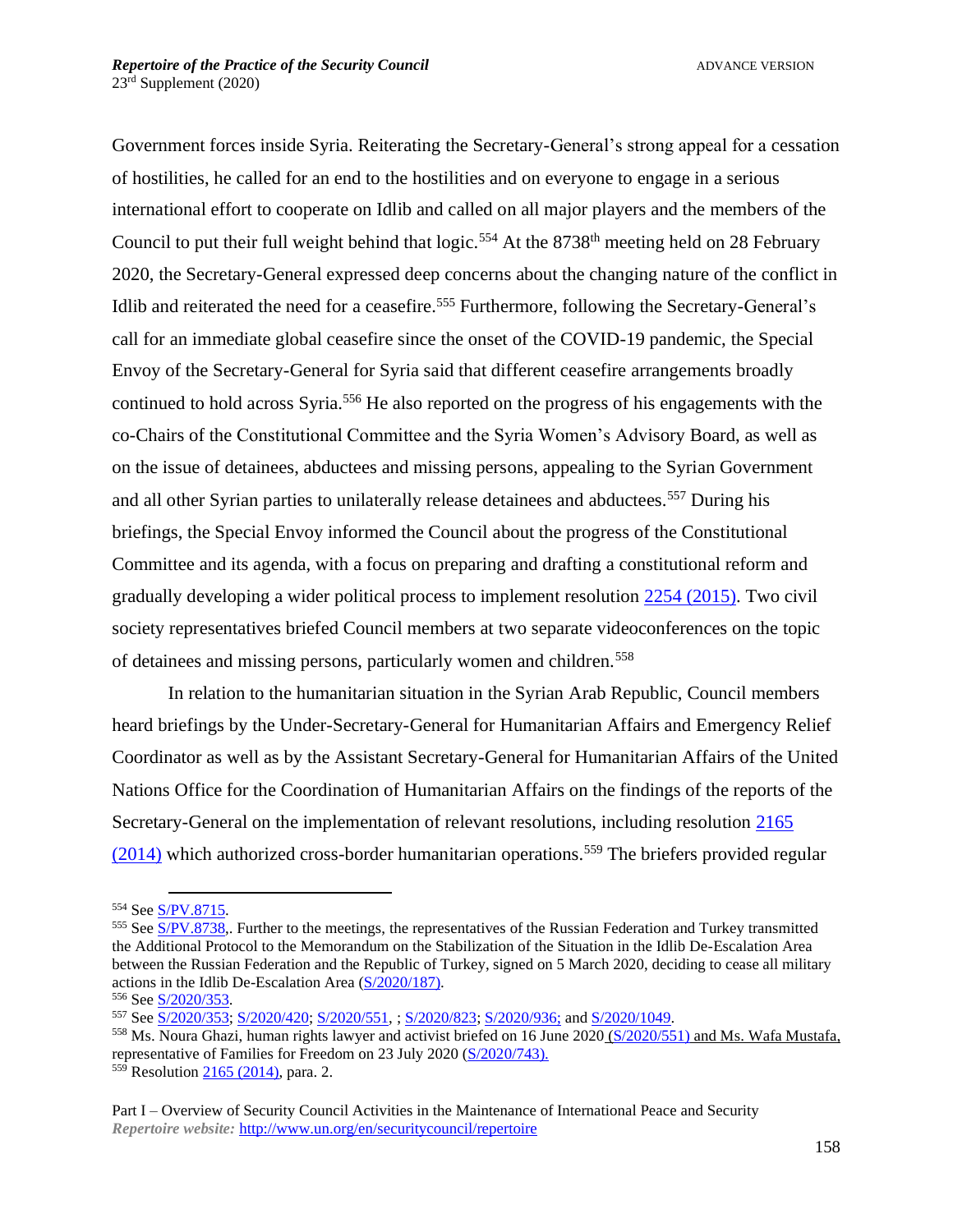updates on the humanitarian conditions in different parts of the country, particularly Idlib in northwestern Syria and the Rukban and Al-Hol refugee camps, and on the efforts of the crossborder humanitarian assistance, as well as the COVID-19 preparedness and response measures across Syria. In connection with the humanitarian situation in Syria, Council members were also briefed once by the Executive Director of UNICEF,<sup>560</sup> and by two civil society representatives in two separate videoconferences.<sup>561</sup>

With respect to the use of chemical weapons in the Syrian Arab Republic, Council members were regularly briefed by the High Representative for Disarmament Affairs and her Deputy on the progress in the implementation of resolution [2118 \(2013\)](https://undocs.org/en/S/RES/2118(2013)) on the elimination of the Syrian chemical weapons program. Starting in September 2020, the Council was briefed by the High Representative for Disarmament Affairs in open videoconferences and public meetings<sup>562</sup> while prior in the year these briefings took place in informal consultations of the whole, closed videoconferences as well as an informal interactive dialogue in May 2020. <sup>563</sup> In her briefings, the High Representative for Disarmament Affairs reported on the activities of the Organization for the Prohibition of Chemical Weapons, including on the investigations into the alleged use of chemical weapons in Aleppo in 2018, and in Saraqib in 2016, as well as on the impact of the COVID-19 pandemic on the work of OPCW. At its 8764th meeting, held on 5 October 2020, prior to the briefing by the High Representative for Disarmament Affairs, Council members disagreed on whether to invite the former Director-General of OPCW, Mr. José Bustani, in accordance with rule 39 of the provisional rules of procedure. Further to these exchanges, the Council held a procedural vote, resulting in the rejection of the proposal to invite Mr. Bustani.<sup>564</sup> In the monthly briefing for December 2020, Council members heard the briefing from the Director-General of OPCW, who reported on the progress of the Syrian chemical weapons

<sup>560</sup> See [S/PV.8734.](https://undocs.org/en/S/PV.8734)

<sup>561</sup> The Director of Policy and Senior Adviser at Physicians for Human Rights briefed on 29 June 2020 [\(S/2020/635\)](https://undocs.org/en/S/2020/635) and the Regional Director of Syria Relief and Development briefed on 29 July 2020 [\(S/2020/758\)](https://undocs.org/en/S/2020/758). <sup>562</sup> See [S/2020/902,](https://undocs.org/S/2020/902) [S/PV.8764,](https://undocs.org/en/S/PV.8764) [S/2020/1088,](https://undocs.org/S/2020/1088) and [S/2020/1202.](http://undocs.org/S/2020/1202)

<sup>563</sup> See [S/2020/258,](https://undocs.org/en/S/2020/258) [S/2020/1142,](https://undocs.org/en/S/2020/1142) [S/2020/344,](https://undocs.org/en/S/2020/344) [S/2020/558.](https://undocs.org/en/S/2020/558) [S/2020/1102,](https://undocs.org/en/S/2020/1102) [S/2020/789,](https://undocs.org/en/S/2020/789) [S/2021/9,](https://undocs.org/en/S/2021/9) and [S/2020/1045.](https://undocs.org/en/S/2020/1045) For the practice in 2019, see *Repertoire, Supplement 2019*, part I, sect. 22.

<sup>&</sup>lt;sup>564</sup> See [S/PV.8764.](https://undocs.org/en/S/PV.8764) The result of the vote on the procedural motion on the question of whether the Council agreed to invite Mr. José Bustani to brief was as follows: *in favour*: China, Russian Federation, South Africa; *against:* Belgium, Estonia, France, Germany, United Kingdom, United States; and *abstaining*: Dominican Republic, Indonesia, Niger, Saint Vincent and the Grenadines, Tunisia, Viet Nam. For more details, see part II, sect. VIII.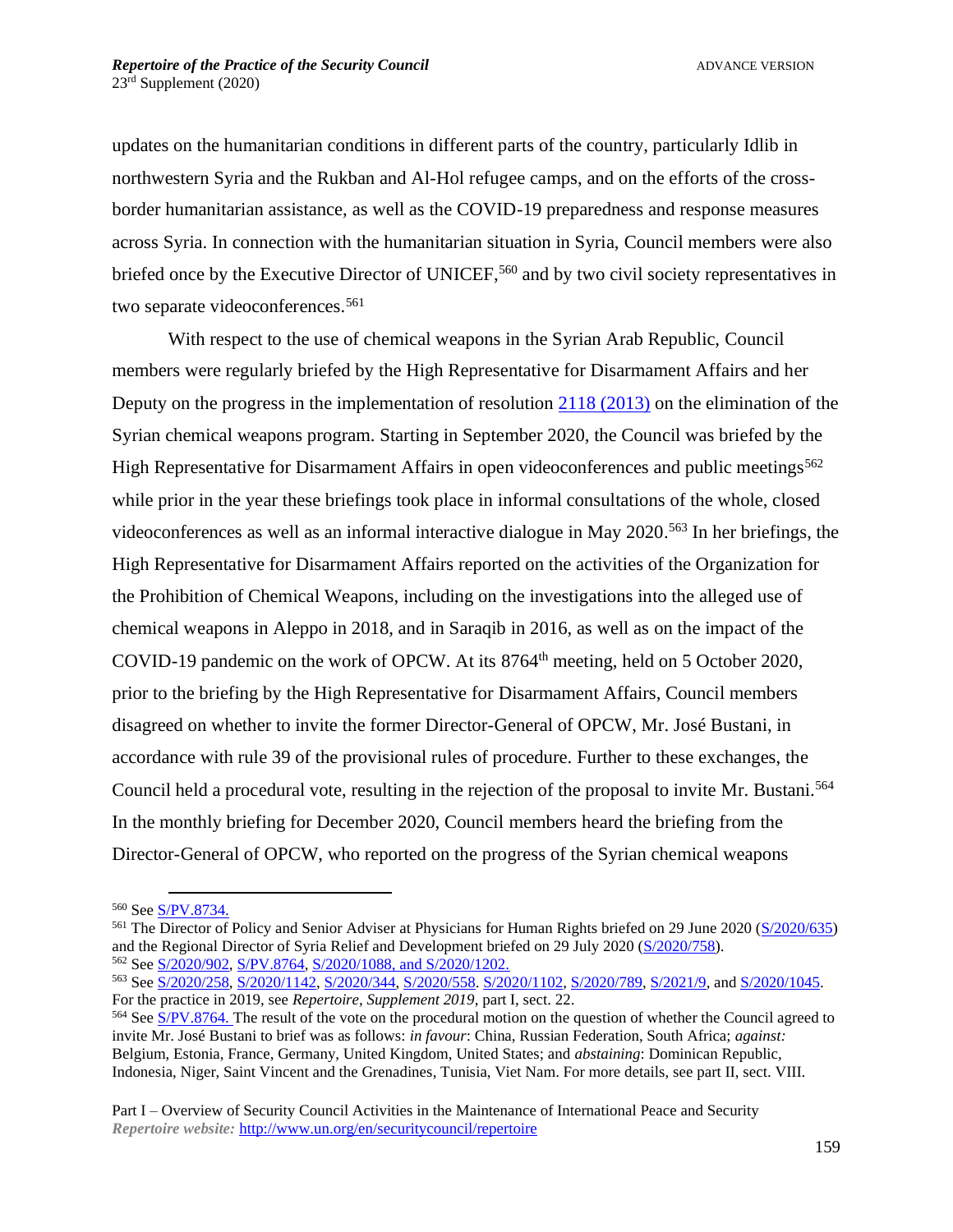dossier following the issuance of the first Investigation and Identification Team report in April 2020.<sup>565</sup>

In 2020, the Council continued to focus in its meetings on three distinct areas in relation to the conflict in Yemen, namely, the political process to find a solution to the conflict, the humanitarian situation in the country, and the sanctions measures in place against individuals and entities designated as engaging in or providing support for acts that threatened the peace, security and stability in Yemen.

Regarding the political process, the Council heard regular briefings by the Special Envoy of the Secretary-General for Yemen on the progress in the implementation of the Stockholm Agreement. During his briefings, both in meetings and videoconferences, he updated the Council on the status of the Hodeidah Agreement, including the outcomes of consultations between the parties. He also addressed the evolution of the hostilities in the country as well as the United Nations-brokered negotiations between the Government of Yemen and Ansar Allah to reach agreement on a joint declaration that would include a nationwide ceasefire, economic and humanitarian measures and the resumption of the political process aimed at comprehensively resolving and ending the conflict. The Special Representative made reference to gender inclusion as a high priority in the context of the joint declaration.<sup>566</sup> In his briefings, the Special Envoy also reported on the progress made in prisoner and detainee exchanges, and the operation of medical air bridge facilitated by the World Health Organization to transport patients from Sana'a for medical assistance abroad. The Special Envoy continued to sound the alarm on the lack of progress in addressing the threat posed by the *FSO SAFER* oil tanker, which was threatening to cause an environmental and economic catastrophe for Yemen and the neighbouring countries and emphasized that the threat had to be dealt with on a purely technical basis, without politicization.<sup>567</sup> On 15 October 2020, the Special Envoy reported that over 1,000 prisoners were being released as agreed upon during the September 2020 talks in Switzerland, which was the largest such operation in the history of the conflict in Yemen.<sup>568</sup>

<sup>565</sup> See [S/2020/1202.](https://undocs.org/S/2020/1202) 

<sup>566</sup> See [S.PV.8753.](https://undocs.org/en/S/PV.8753)

<sup>567</sup> See [S/PV.8725,](https://undocs.org/S/pv.8725) [S/PV.8753](https://undocs.org/S/pv.8753) and [S/PV.8757.](https://undocs.org/en/S/PV.8757) 

<sup>568</sup> See [S/PV.8770.](https://undocs.org/en/S/PV.8770)

Part I – Overview of Security Council Activities in the Maintenance of International Peace and Security *Repertoire website:* <http://www.un.org/en/securitycouncil/repertoire>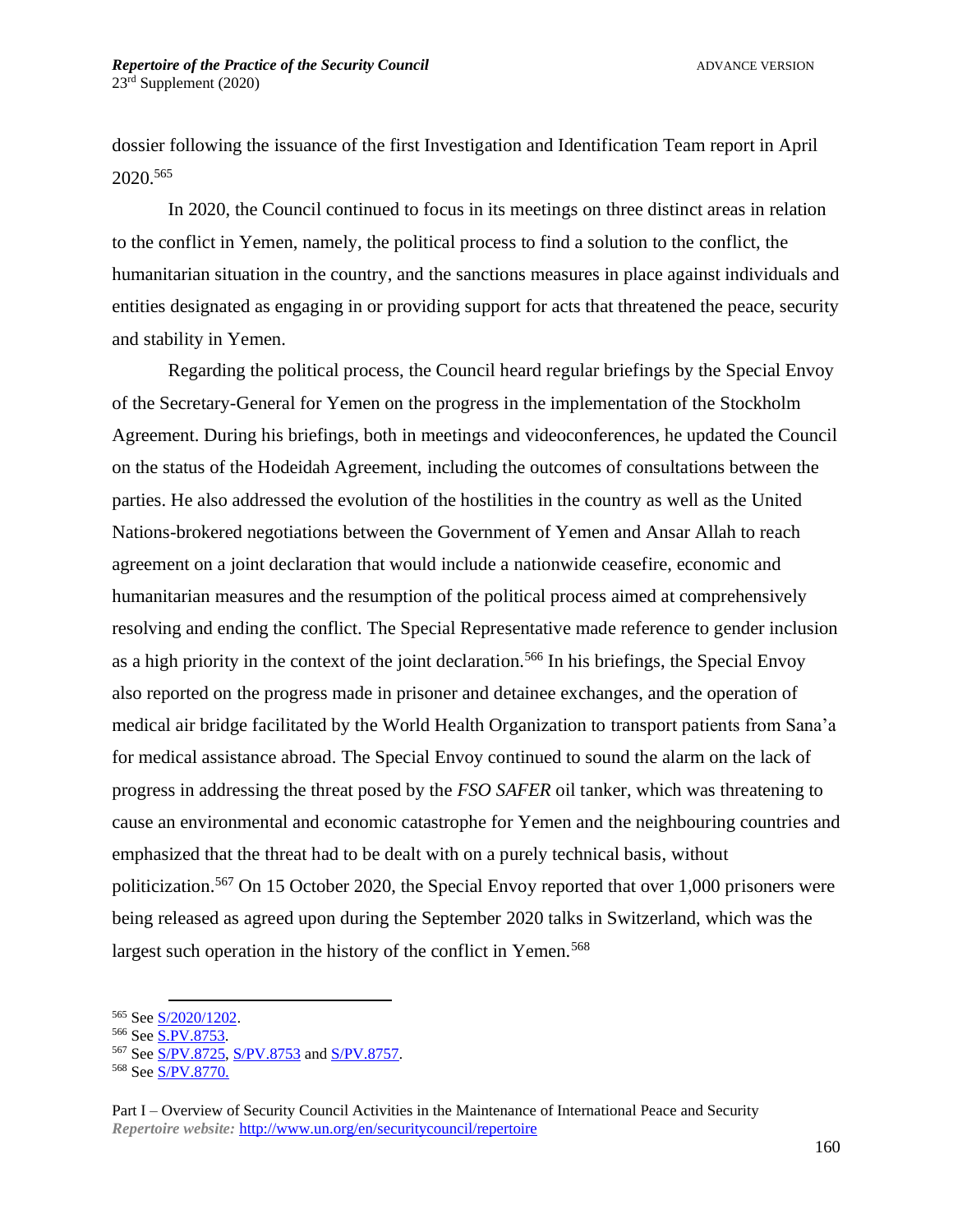Regarding the humanitarian situation in Yemen, the Council heard briefings by the Under-Secretary-General for Humanitarian Affairs and Emergency Relief Coordinator, his Deputy and the Director of the Coordination and Response Division of the United Nations Office for the Coordination of Humanitarian Affairs, often in conjunction with the Special Envoy. The briefers reported on the dire humanitarian situation in the country, exacerbated by the impact of the COVID-19 pandemic and the continued economic instability. The briefers also focused on public health concerns, the displacement resulting from the escalation of the conflict in various parts of the country and the disproportionate impact of the war on children and women.<sup>569</sup> In this regard, the Council also heard briefings from the General Coordinator in Yemen of Médecins du Monde and Chairwoman of the Arab Human Rights Foundation, who focused on the grave human rights violations against children in Yemen, including their widespread recruitment and maiming.<sup>570</sup> On 15 July 2020, the Council also heard a briefing by the Executive Director of the United Nations Environment Programme (UNEP) on the serious implications of the oil leakage of the *FSO SAFER*. She reported that UNEP had been working to develop a response plan with the International Maritime Organization, the United Nations Office for Project Services, the Office of the Special Envoy of the Secretary-General for Yemen, the Office for the Coordination of Humanitarian Affairs and PERSGA (Mutual Aid Centre of the Regional Organization for the Conservation of the Environment of the Red Sea and Gulf of Aden). She said that it was imperative that access be granted to the *FSO SAFER* to assess and inspect the current state of the vessel to safely evacuate the oil and prevent environmental and human catastrophe.<sup>571</sup> Against a backdrop of growing concerns over the risk of widespread famine in Yemen, on 11 November 2020, the Council also heard briefings from the Executive Director of the United Nations World Food Programme (WFP) and Founder and Executive Director of Solutions for Sustainable Society. During the briefing, the Executive Director of WFP called on the major donors to step

<sup>569</sup> See [S/PV.8704;](https://undocs.org/en/S/PV.8704) [S/PV.8725;](https://undocs.org/en/S/PV.8725) [S/PV.8745;](https://undocs.org/en/S/PV.8745) [S/PV.8753;](https://undocs.org/en/S/PV.8753) [S/PV.8757;](https://undocs.org/en/S/PV.8757) [S/PV.8770;](https://undocs.org/en/S/PV.8770) [S/2020/313;](https://undocs.org/en/S/2020/313) [S/2020/411;](https://undocs.org/en/S/2020/411) [S/2020/721;](https://undocs.org/en/S/2020/721) and [S/2020/1109.](https://undocs.org/en/S/2020/1109)

<sup>&</sup>lt;sup>570</sup> See [S/PV.8753.](https://undocs.org/en/S/PV.8753)

<sup>571</sup> See [S/2020/721.](https://undocs.org/S/2020/721) 

Part I – Overview of Security Council Activities in the Maintenance of International Peace and Security *Repertoire website:* <http://www.un.org/en/securitycouncil/repertoire>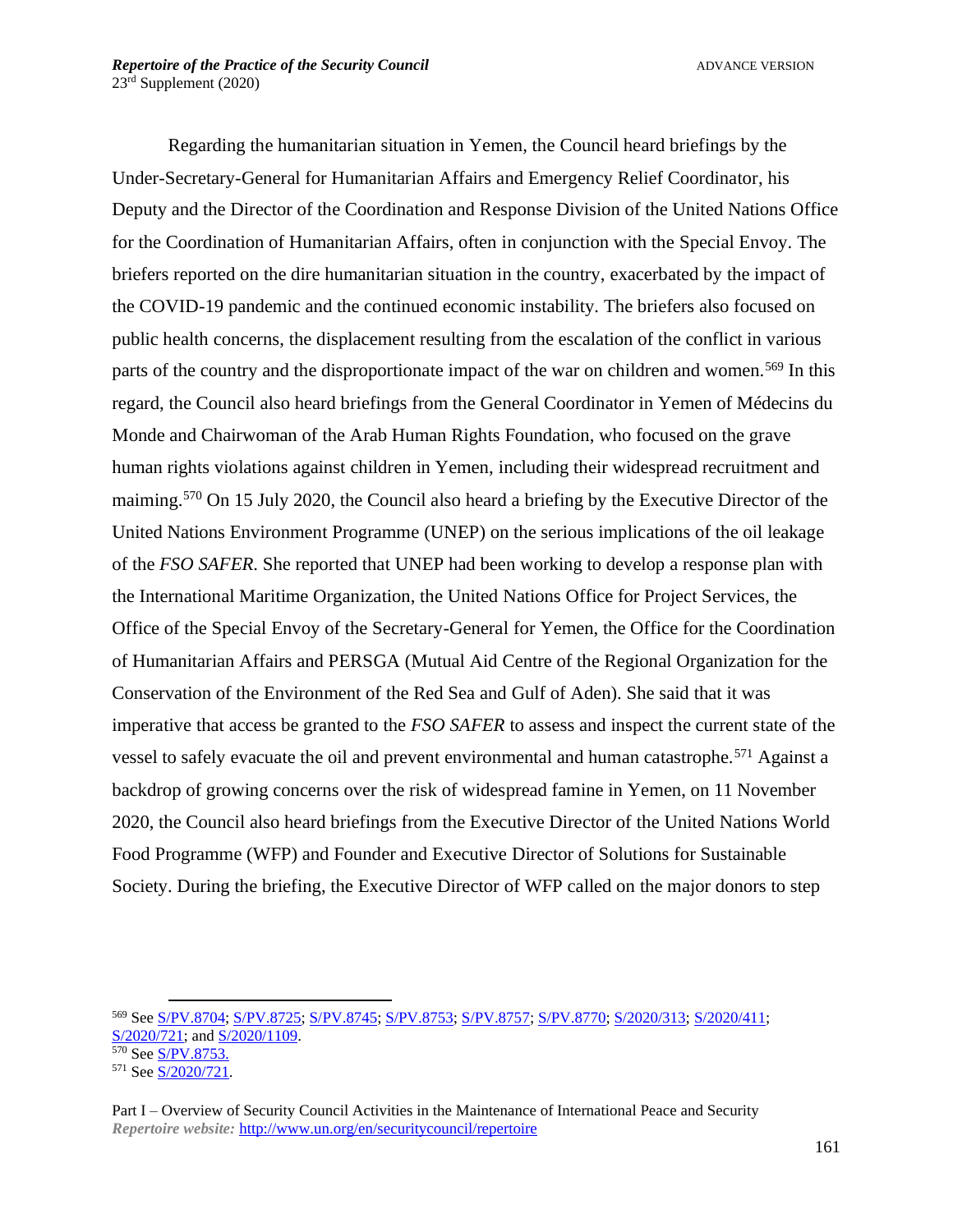up with additional funds and urged the Council to seize the opportunity to avoid the looming famine in Yemen.<sup>572</sup>

Regarding the sanctions in Yemen, on 18 February 2020, the Council held a meeting at which the representative of Saint Vincent and the Grenadines, in her capacity as Chair of the Committee established pursuant to resolution [2140 \(2014\),](https://undocs.org/en/S/RES/2140(2014)) briefed the Council on the body's activities since 16 May 2019. <sup>573</sup> She reported that the Committee had received two implementation reports, from Panama and Portugal, and continued to receive vessel inspection reports from the United Nations Verification and Inspection Mechanism for Yemen. She also noted that the Committee had agreed to call on all parties to the conflict in Yemen to strictly adhere to international humanitarian law and to investigate and prosecute members who had committed international humanitarian law violations, pursuant to the recommendation contained in the final report of the Panel of Experts under resolution  $\frac{2456}{(2019)}$ .<sup>574</sup>

In its decisions in 2020, the Council also addressed the issues outlined above concerning the conflicts in the Syrian Arab Republic and Yemen as well as the mandates of UNDOF and UNIFIL.

In connection with the Syrian Arab Republic and against the backdrop of the expiration of the authorization for the cross-border operations mechanism which had been last renewed in December 2018 by resolution  $\frac{2449 (2018)}{575}$  the Council held a meeting on 10 January 2020, to consider two competing draft resolutions to extend the mechanism. The two drafts were submitted by Belgium and Germany,<sup>576</sup> and by the Russian Federation,<sup>577</sup> respectively.<sup>578</sup> At the outset of the meeting, the representative of the Russian Federation proposed an oral amendment to paragraph 6 of the draft resolution submitted by Belgium and Germany.<sup>579</sup> Taking the floor before the vote on the oral amendment, the representative of Belgium stated that the amendment proposed by the Russian Federation was not acceptable because it contradicted the very system

<sup>579</sup> Ibid.

<sup>572</sup> See [S/2020/1109.](https://undocs.org/S/2020/1109)

<sup>573</sup> See [S/PV.8725.](https://undocs.org/en/S/PV.8725)

<sup>574</sup> [S/2020/326.](https://undocs.org/en/S/2020/326) See also [S/2020/70](https://undocs.org/S/2020/70) an[d S/2020/70/Corr.1](https://undocs.org/s/2020/70/Corr.1)

<sup>&</sup>lt;sup>575</sup> Resolution [2449 \(2018\),](https://undocs.org/S/RES/2449(2018)) para. 3.

<sup>576</sup> [S/2020/24.](http://undocs.org/s/2020/24)

 $577$  Since the draft resolution submitted by the Russian Federation was withdrawn there is no record available.

<sup>578</sup> See [S/PV.8700.](https://undocs.org/en/S/PV.8700)

Part I – Overview of Security Council Activities in the Maintenance of International Peace and Security *Repertoire website:* <http://www.un.org/en/securitycouncil/repertoire>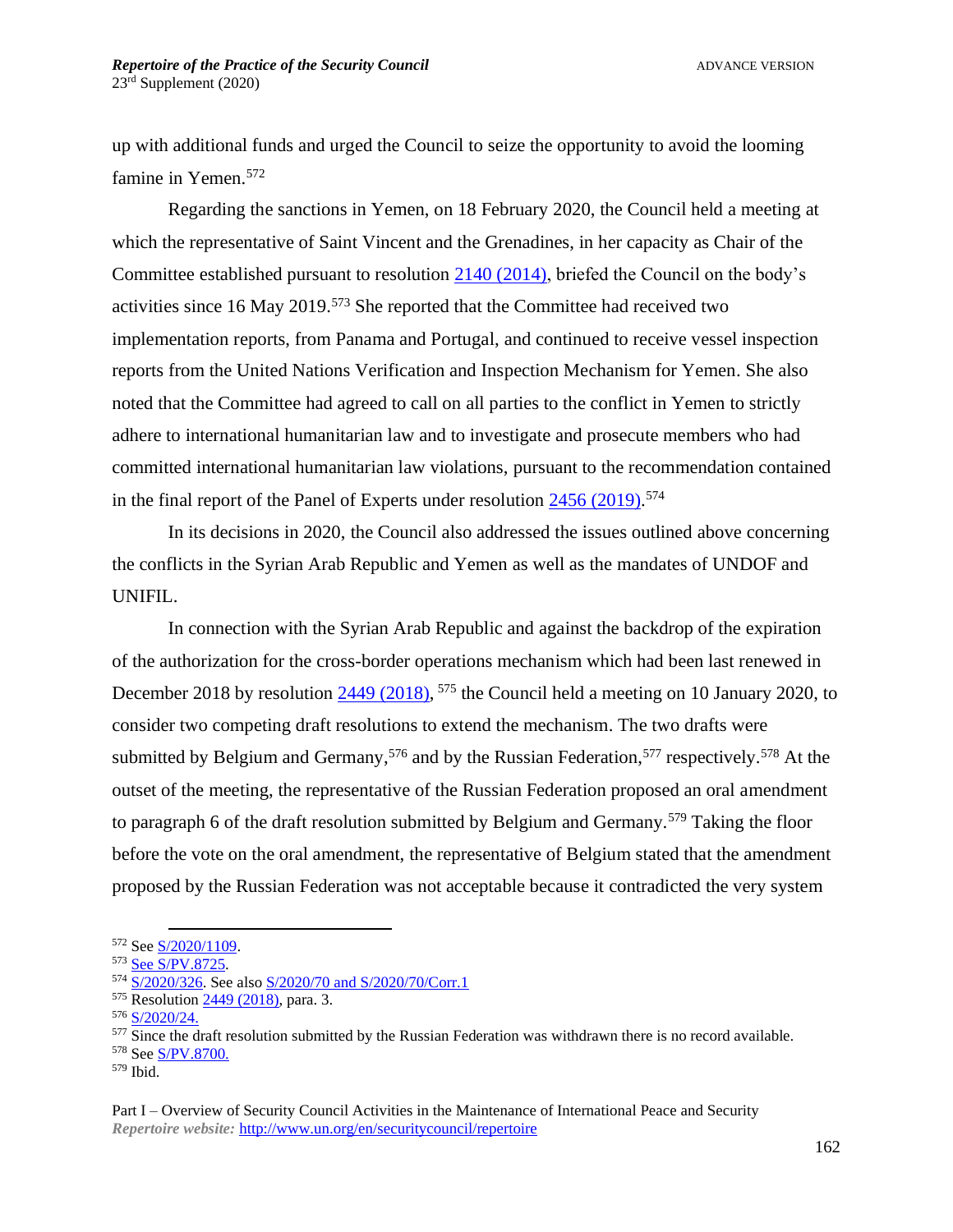of the cross-border mechanism that needed to be preserved and asked the Council to approve the draft resolution as presented by the co-penholders and to vote in favour of it. The oral amendment failed to garner the sufficient number of votes and the Council subsequently voted and adopted the draft resolution as originally proposed, as resolution [2504 \(2020\).](https://undocs.org/en/S/RES/2504(2020))<sup>580</sup> By resolution [2504 \(2020\),](https://undocs.org/en/S/RES/2504(2020)) the Council extended the authorization of humanitarian agencies to use two out of the four border crossings authorized in resolution  $2165 (2014)$  to deliver humanitarian assistance for a period of six months, until 10 July 2020, excluding the border crossings of Al-Ramtha and of Al Yarubiyah.<sup>581</sup> The representative of China, noting his active engagement in the negotiations process, said that given the current situation, extending the mandate for two crossing points for six months was realistic and feasible as they were the most important and served the humanitarian needs of Syria.<sup>582</sup> The representative of the Russian Federation explained that it abstained for the sole purpose of not blocking cross-border assistance to the Syrian province of Idlib, which was the only one that still really needed that method of delivering supplies. The representative of the United Kingdom stated that the Council should be prepared to take action, including restoring cross-border access in the north-east, if the Secretary-General's review concluded that alternative humanitarian access routes were inadequate to meet the humanitarian need of the population. The representative of the United States explained its abstention by saying that the text of resolution [2504 \(2020\)](https://undocs.org/en/S/RES/2504(2020)) was the only path forward that would reasonably allow for the delivery of any aid at all to the Syrian people. She also emphasized that the resolution was "watered down" and inadequate to the needs of the Syrian people due to the unwillingness of the Russian Federation to maintain the then current levels of aid flows. At the end of the meeting, the representative of the Russian Federation announced that in light of the adoption of resolution [2504 \(2020\),](https://undocs.org/en/S/RES/2504(2020)) the Russian Federation would withdraw the draft resolution contained in document [S/2020/24.](https://undocs.org/s/2020/24)

<sup>580</sup> The result on the vote on the oral amendment to the draft resolution [\(S/2020/24\)](https://undocs.org/S/2020/24) was as follows: *in favour*: China, Russian Federation, Viet Nam; *against*: Belgium, Dominican Republic, Estonia, France, Germany, United Kingdom and United States; *abstaining*: Indonesia, Niger, Saint Vincent and the Grenadines, South Africa and Tunisia. <sup>581</sup> Resolution [2504 \(2020\),](https://undocs.org/en/S/RES/2504(2020)) para. 3.

<sup>582</sup> [S/PV.8700.](https://undocs.org/en/S/PV.8700)

Part I – Overview of Security Council Activities in the Maintenance of International Peace and Security *Repertoire website:* <http://www.un.org/en/securitycouncil/repertoire>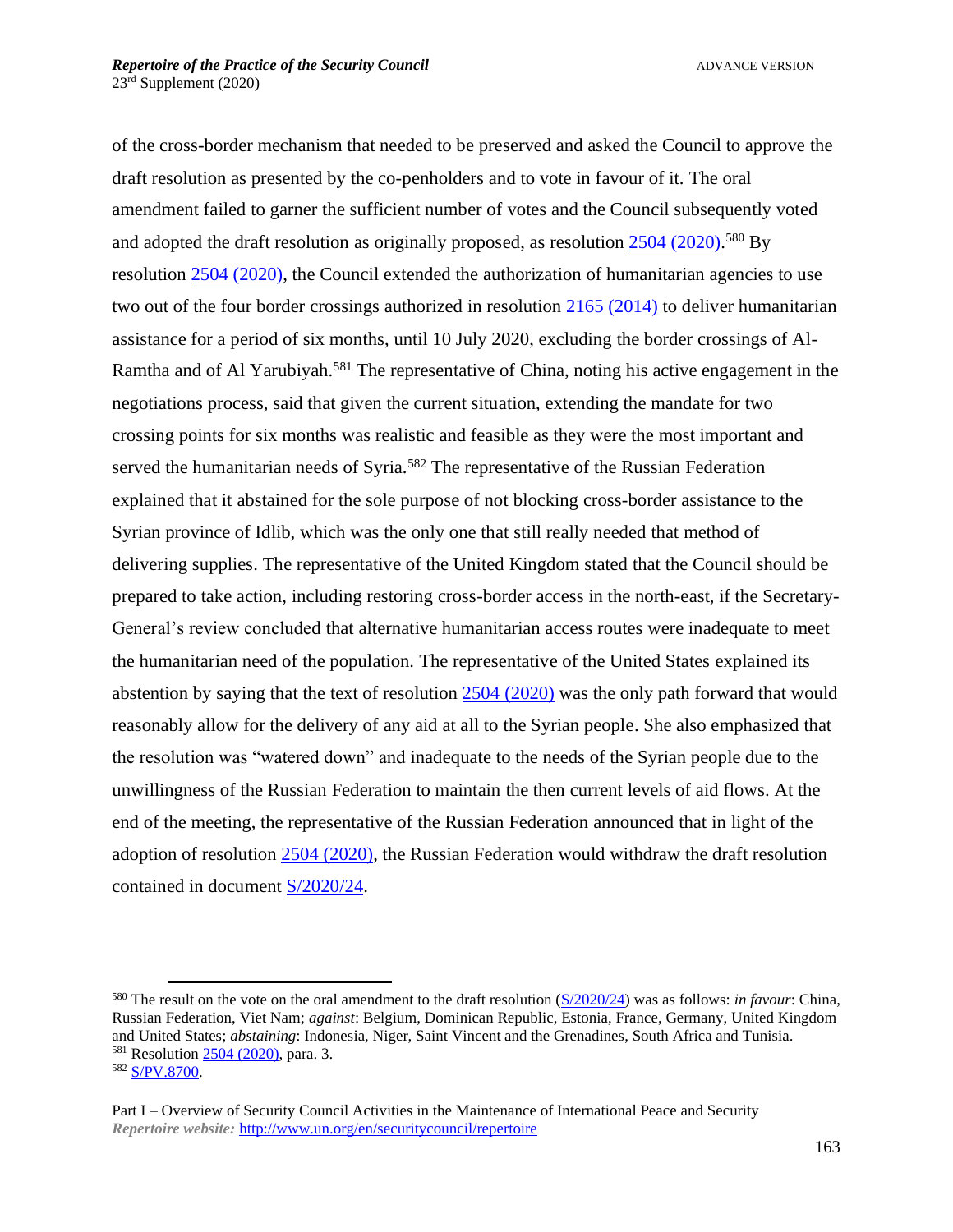With the expiration of the authorization for the cross-border operations mechanism again in July 2020, the Council voted on five competing draft resolutions between 7 July 2020 and 11 July 2020. In the first round of consideration of the competing drafts,<sup>583</sup> the Council failed first to adopt a draft resolution submitted by Belgium and Germany, due to the negative vote of two permanent members, the Russian Federation and China.<sup>584</sup> In addition, the Council also failed to adopt a draft resolution submitted by the Russian Federation because it did not receive the required number of votes.<sup>585</sup> On 10 July 2020, in two separate votes following the written procedure, the Council failed again to adopt any of the two draft resolutions presented. The draft resolution submitted by Belgium and Germany was not adopted due to the negative vote of two permanent members, the Russian Federation and China.<sup>586</sup> The draft resolution submitted by the Russian Federation was also not adopted owing to an insufficient number of votes.<sup>587</sup> On 11 July 2020, further to a vote on three possible amendments, two submitted by the Russian Federation and one by China, <sup>588</sup> the Council voted on a fifth draft resolution, submitted by Belgium and Germany,<sup>589</sup> which was adopted as resolution  $2533 (2020)$ .<sup>590</sup> By resolution  $2533 (2020)$  the Council decided to renew the cross-border humanitarian mechanism established in paragraphs 2 and 3 of Security Council resolutions [2165 \(2014\),](https://undocs.org/en/S/RES/2165(2014)) for a period of 12 months, until 10 July 2021, excluding the border crossings of Al-Ramtha, Al Yarubiyah and Bab al-Salam, three of the four border crossings authorized in resolution  $\frac{2165 (2014)}{591}$  In the explanation of vote submitted to

<sup>&</sup>lt;sup>583</sup> The vote followed the procedure provided for in the letter dated 27 March 2020 from the President of the Security Council addressed to the Permanent Representatives of the members of the Security Council [\(S/2020/253\)](https://undocs.org/S/2020/253). For more information on the procedures and working methods developed during the COVID-19 pandemic, see part II. <sup>584</sup> See [S/2020/654.](http://undocs.org/S/2020/654) See also [S/2020/657](http://undocs.org/S/2020/657) an[d S/2020/661.](https://undocs.org/S/2020/661)

<sup>585</sup> See [S/2020/658.](http://undocs.org/S/2020/658) See also [S/2020/664](http://undocs.org/S/2020/664) an[d S/2020/671.](http://undocs.org/S/2020/671)

<sup>586</sup> See [S/2020/667.](http://undocs.org/S/2020/667) See also [S/2020/681](http://undocs.org/S/2020/681) an[d S/2020/693.](http://undocs.org/S/2020/693)

<sup>587</sup>See [S/2020/683.](http://undocs.org/S/2020/683) See als[o S/2020/688](http://undocs.org/S/2020/688) and [S/2020/694.](http://undocs.org/S/2020/694)

<sup>&</sup>lt;sup>588</sup> The three amendments were submitted by the Russian Federation [\(S/2020/690](https://undocs.org/S/2020/690) and [S/2020/691\)](https://undocs.org/S/2020/691) and China [\(S/2020/692\)](https://undocs.org/S/2020/692), respectively. Having failed to obtain the required number of votes, these amendments were not adopted, see [S/2020/695,](https://undocs.org/S/2020/695) [S/2020/696,](https://undocs.org/S/2020/696) and [S/2020/697.](https://undocs.org/S/2020/697)

<sup>589</sup> [S/2020/684.](https://undocs.org/S/2020/684) 

<sup>590</sup> The result on the vote on the draft resolution [\(S/2020/684\)](https://undocs.org/en/S/2020/684) was as follows: *in favour:* Belgium, Estonia, France, Germany, Indonesia, Niger, Saint Vincent and the Grenadines, South Africa, Tunisia, United Kingdom, United States and Viet Nam; *against:* none; *abstaining*: China, Dominican Republic and Russian Federation). See [S/2020/698.](https://undocs.org/S/2020/698)

 $\frac{591}{2591}$  Resolution [2533 \(2020\),](https://undocs.org/en/S/RES/2533(2020)) para. 2.

Part I – Overview of Security Council Activities in the Maintenance of International Peace and Security *Repertoire website:* <http://www.un.org/en/securitycouncil/repertoire>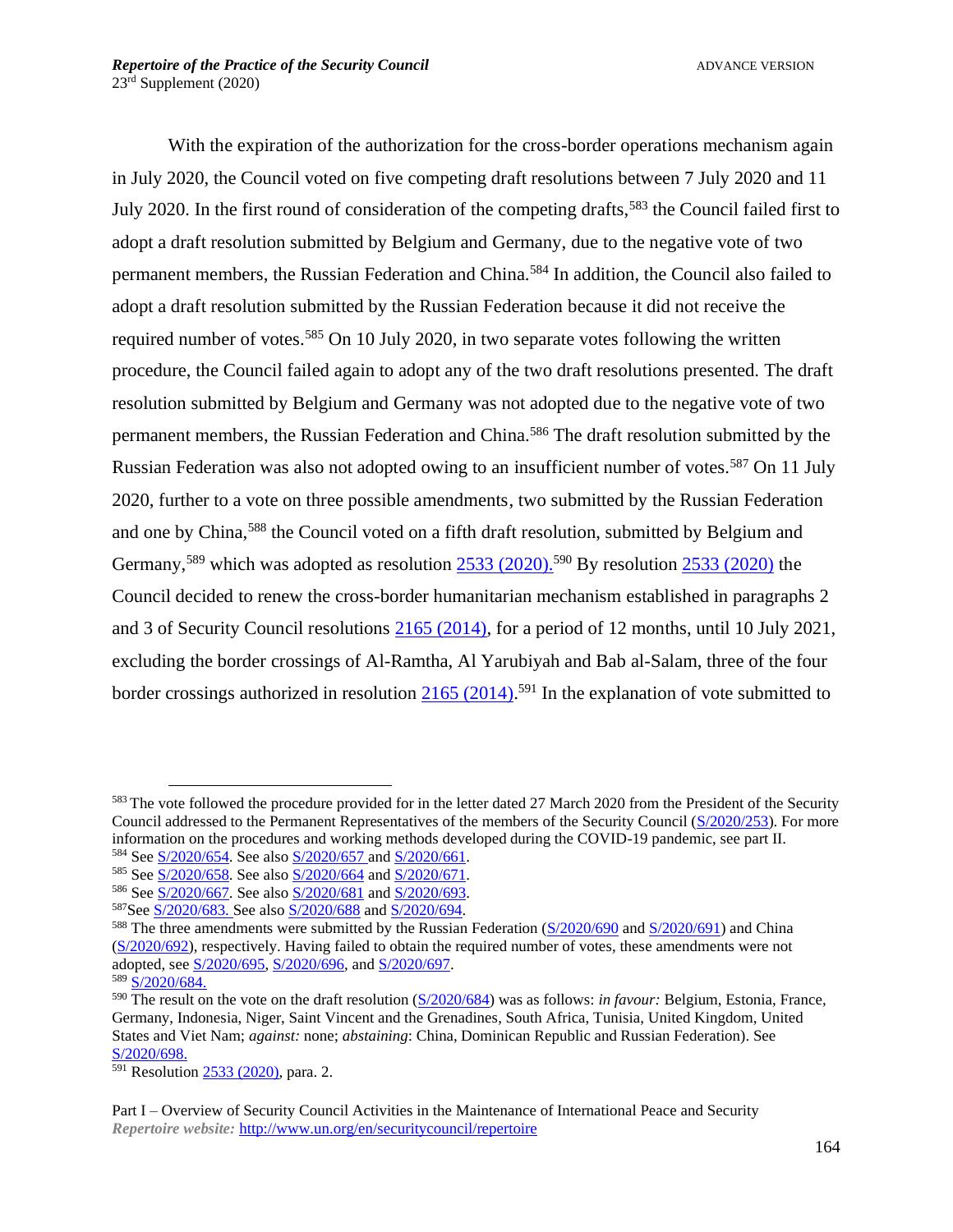the Council,<sup>592</sup> the representative of Belgium submitted that, after many rounds of discussion and votes and given the divergent positions among the members of the Council, the Security Council had no choice but to make yet another decision that did not reflect the humanitarian needs on the ground, in order to find compromise. He added that in the interest of the almost three million civilians who depended on the Bab Al-Hawa border crossing, the Council had to make the decision to compromise, allowing for Bab Al-Hawa to stay open for 12 months, which would allow for better planning and greater predictability for the many non-governmental organizations that guaranteed the survival of the people suffering in and around Idlib.<sup>593</sup> Addressing his country's abstention, the representative of China said that the cross-border mechanism should be adjusted in the light of the developments on the ground, and noted that resolution [2533 \(2020\),](https://undocs.org/en/S/RES/2533(2020)) presented by Belgium and Germany, reaffirmed the commitment to the sovereignty, independence, unity and territorial integrity of Syria and included further adjustment to the crossborder mechanism.<sup>594</sup> Explaining his country's abstention, the representative of the Dominican Republic stated that although the Council had renewed the mechanism, the failure to reopen the border crossing of Al-Yarubiyah and the decision to close the Bab Al-Salam crossing would have terrible consequences and that the flagrant politicization of the decision was not one of which the Council should be proud. He expressed hope that the Council would be able to overcome the many differences, divisions and fears that prevented it from taking principled, people-centred humanitarian decisions.<sup>595</sup> The representative of the Russian Federation, explaining his abstention, stated that the vote reflected Russia's principled position on the crossborder mechanism, and that the cross-border mechanism in Syria did not reflect the minimal requirements of international humanitarian law as it was impossible to monitor how humanitarian assistance was delivered, and who were its final beneficiaries on the ground. He added that the co-penholders of the resolution had ignored his country's principled concerns which forced his country to block the German-Belgium draft resolution twice and present

<sup>&</sup>lt;sup>592</sup> For more information on procedures and working methods developed during the COVID-19 pandemic, see part II.

<sup>593</sup> See [S/2020/702.](https://undocs.org/S/2020/702)

<sup>594</sup> Ibid.

<sup>595</sup> Ibid.

Part I – Overview of Security Council Activities in the Maintenance of International Peace and Security *Repertoire website:* <http://www.un.org/en/securitycouncil/repertoire>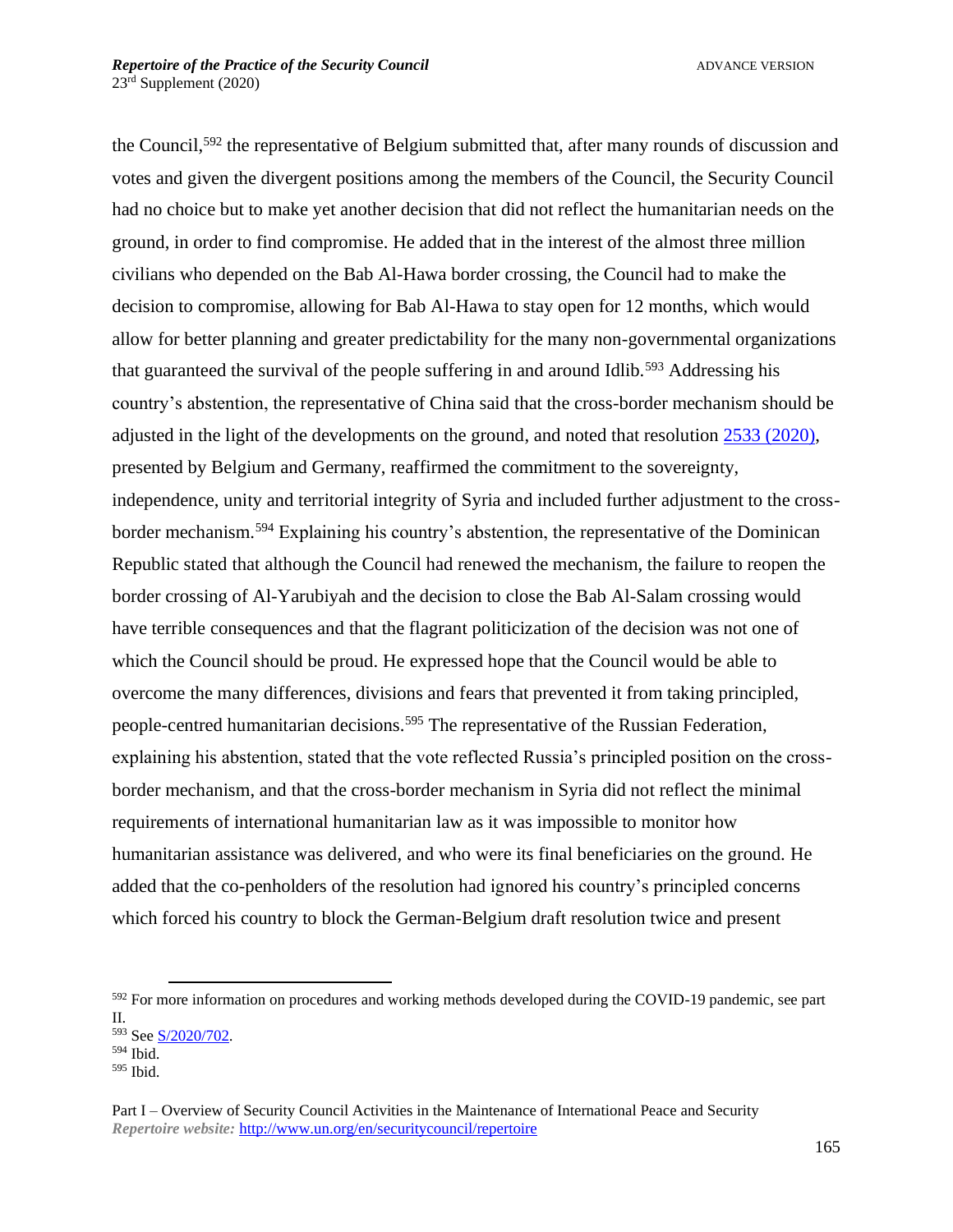alternative texts, and reminded the authors of the resolution, as well as the penholders of other dossiers in the Council, that the "so-called penholdership" was not a privilege but rather a special responsibility vis-a-vis other members of the Council, as well as the whole international community.<sup>596</sup>

With regard to the conflict in Yemen, the Council adopted resolutions [2505 \(2020\)](https://undocs.org/en/S/RES/2505(2020)) of 13 January 2020 and [2534 \(2020\)](https://undocs.org/en/S/RES/2534(2020)) of 14 July 2020 concerning the United Nations Mission to support the Hodeidah Agreement (UNMHA). The Council extended the mandate of the Mission twice, for a period of six months by resolution  $2505$  (2020) until 15 July 2020,<sup>597</sup> and one year by resolution [2534 \(2020\)](https://undocs.org/en/S/RES/2534(2020)) until 15 July 2021.<sup>598</sup> By both resolutions, the Council reiterated the existing mandate of the Mission, which included leading and supporting the functioning of the Redeployment Coordination Committee to oversee the governorate-wide ceasefire, redeployment of forces, and mine action operations; monitoring the compliance of the parties to the ceasefire and the mutual redeployment of forces from the city of Hodeidah and the ports of Hodeidah, Salif and Ras Issa; working with the parties so that the security of the city of Hodeidah and the ports of Hodeidah, Salif and Ras Issa was assured by local security forces in accordance with Yemeni law; and facilitating and coordinating United Nations support to assist the parties to fully implement the Hodeidah Agreement.<sup>599</sup> Taking into account the impact of the COVID-19 pandemic, the Council also requested the Secretary-General to fully deploy UNMHA expeditiously, and called on the parties to the Hodeidah Agreement to support the United Nations by ensuring the safety, security, and health of UNMHA personnel, and the unhindered and expeditious movement into and within Yemen of UNMHA personnel and equipment, provisions and essential supplies.<sup>600</sup> In addition, by both resolution  $2505 (2020)$  and resolution [2534 \(2020\),](https://undocs.org/en/S/RES/2534(2020)) the Council reiterated its request to the Secretary-General to report on a monthly basis on progress regarding the implementation of the resolutions, and further requested the

<sup>596</sup> Ibid.

<sup>&</sup>lt;sup>597</sup> Resolution [2505 \(2020\),](https://undocs.org/en/S/RES/2505(2020)) para. 1.

<sup>598</sup> Resolution [2534 \(2020\),](https://undocs.org/en/S/RES/2534(2020)) para. 1.

<sup>&</sup>lt;sup>599</sup> Resolution  $\frac{2505}{(2020)}$  and resolution  $\frac{2534}{(2020)}$ , para. 2(a)-(d). For more information on the mandate of UNMHA, see part X, sect. II.

<sup>&</sup>lt;sup>600</sup> Resolution [2534 \(2020\),](https://undocs.org/en/S/RES/2534(2020)) para. 5.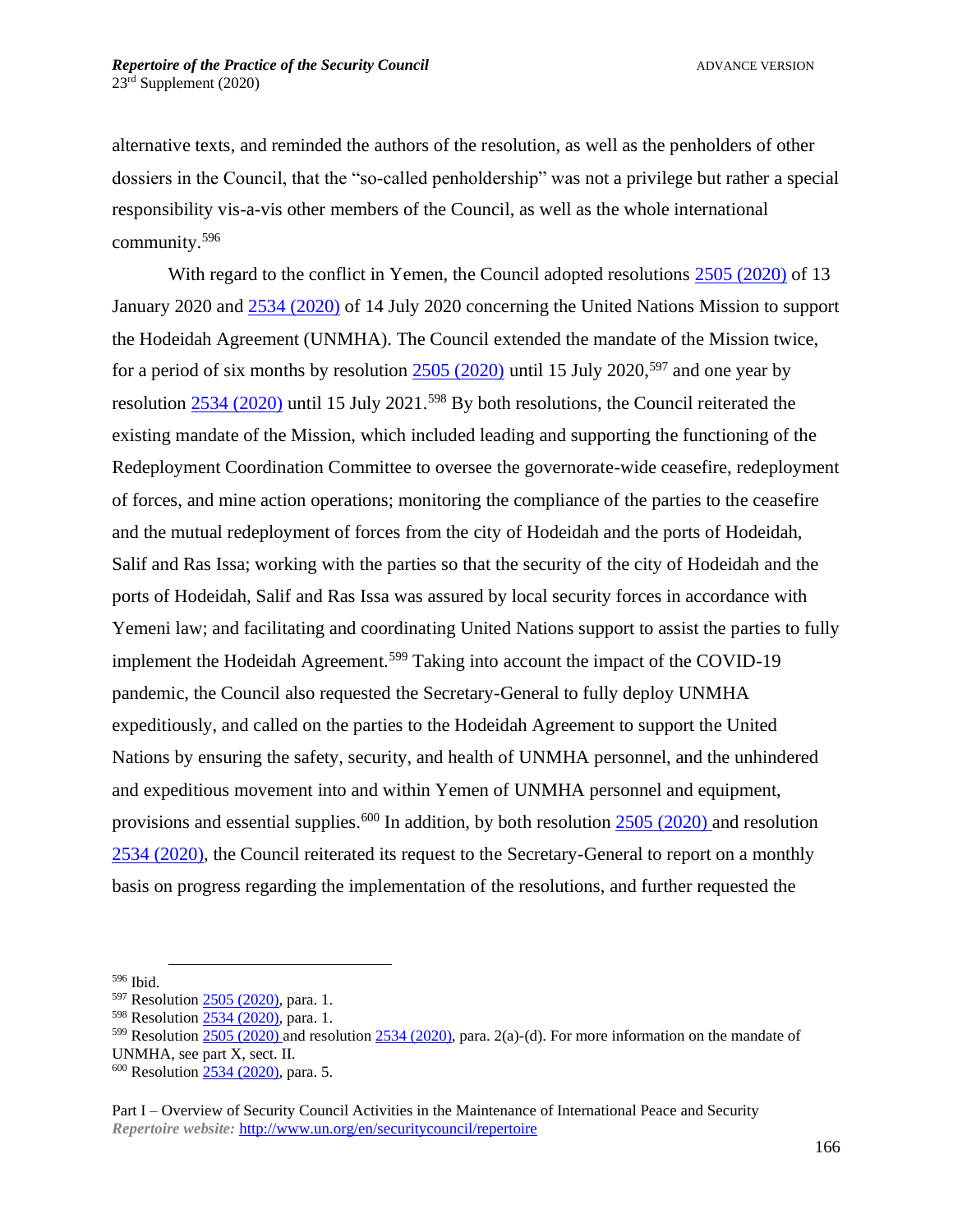Secretary-General to present to the Council a further review of UNMHA at least one month before the expiration of the Mission's mandate.<sup>601</sup>

Regarding the sanctions measures imposed in connection with the conflict in Yemen, on 25 February 2020, the Council adopted resolution [2511](http://www.un.org/en/ga/search/view_doc.asp?symbol=S/RES/2456(2019)) [\(2020\)](https://undocs.org/en/S/RES/2511(2020)) under Chapter VII of the Charter, with the abstention of China and the Russian Federation. By resolution [2511](http://www.un.org/en/ga/search/view_doc.asp?symbol=S/RES/2456(2019)) [\(2020\)](https://undocs.org/en/S/RES/2511(2020)), the Council renewed the sanctions measures in place until 26 February 2021, and extended the mandate of the Panel of Experts for 13 months, until 28 March  $2021$ .<sup>602</sup> Explaining his abstention, the representative of the Russian Federation said that he was not in a position to support resolution [2511](http://www.un.org/en/ga/search/view_doc.asp?symbol=S/RES/2456(2019)) [\(2020\)](https://undocs.org/en/S/RES/2511(2020)), penned by the United Kingdom, as not all of the concerns expressed during the consultations were taken into account. Emphasizing that there was no unity during the discussions of the report of the Panel of Experts, the representative of the Russian Federation noted that many delegations did not have an opportunity to participate on equal footing in efforts to achieve a balanced text and what transpired during the voting attested to the non-constructive working methods of the sponsors of the draft.<sup>603</sup> The representative of China explained his decision to abstain in the voting, stating that the resolution failed to address his country's concerns, including the broad mandates of the Panel of Experts and the unnecessary amendments to the designation criteria. He added that the recruitment of child soldiers and sexual violence in conflict were already included in the existing resolution under the criteria of violations of international human rights law and international humanitarian law, and the separate listing of these two acts had not been fully discussed by the Committee and was not in accordance with its practice.<sup>604</sup>

In 2020, the mandate of UNDOF was renewed twice by resolutions [2530 \(2020\)](https://undocs.org/en/S/RES/2530(2020)) and [2555 \(2020\)](https://undocs.org/en/S/RES/2555(2020)) for periods of six months each, until 31 December 2020 and 30 June 2021, respectively.<sup>605</sup> By resolution [2530 \(2020\),](https://undocs.org/en/S/RES/2530(2020)) the Council requested UNDOF to take all appropriate

 $601$  Resolution [2505 \(2020\)](https://undocs.org/en/S/RES/2505(2020)) and resolution [2534 \(2020\),](https://undocs.org/en/S/RES/2534(2020)) paras 7 and 8.

 $602$  Resolution [2511 \(2020\),](http://undocs.org/S/RES/2511(2020)) paras. 2 and 7. For more information on the sanctions measures, see part VII, sect. III and for more information on the Committee and the Panel of Experts, see part IX, sect. I. <sup>603</sup> See [S/PV.8732.](https://undocs.org/en/S/PV.8732)

 $604$  Ibid.

 $605$  Resolutions [2530 \(2020\),](https://undocs.org/en/S/RES/2530(2020)) para.15; and [2555 \(2020\),](https://undocs.org/en/S/RES/2555(2020)) para 15. For more information on the mandate of UNDOF, see part X, sect. I.

Part I – Overview of Security Council Activities in the Maintenance of International Peace and Security *Repertoire website:* <http://www.un.org/en/securitycouncil/repertoire>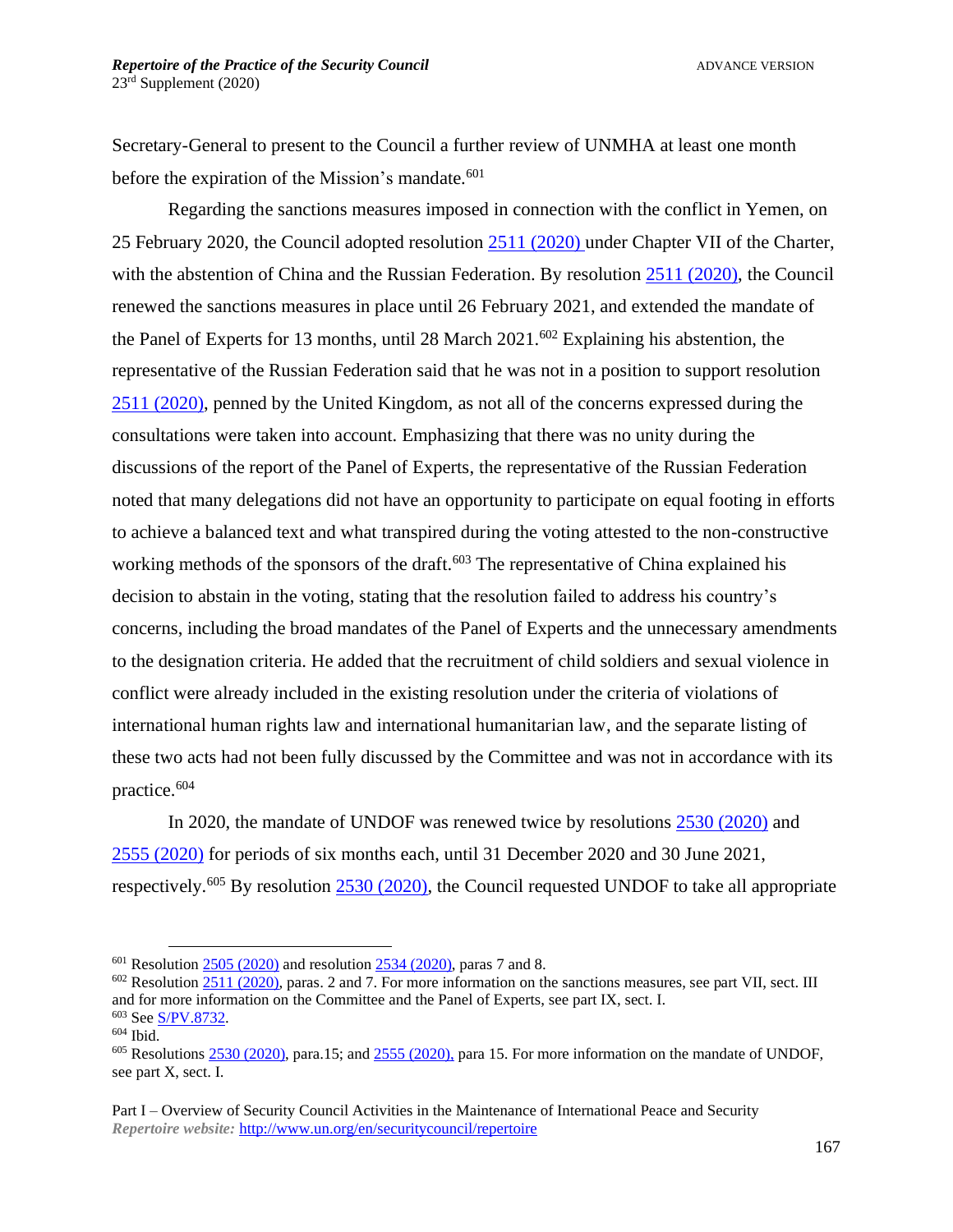steps to protect the safety, security and health of all UNDOF personnel, in line with resolution [2518 \(2020\),](https://undocs.org/en/S/RES/2518(2020)) taking into account the impact of COVID-19 pandemic.<sup>606</sup> By resolution [2555](https://undocs.org/en/S/RES/2555(2020)) [\(2020\),](https://undocs.org/en/S/RES/2555(2020)) the Council requested the Secretary-General and troop- and police-contributing countries to seek to increase the number of women in UNDOF, as well as to ensure the full, equal, and meaningful participation of uniformed and civilian women at all levels, and in all positions, including senior leadership positions, and to implement other relevant provisions of resolution [2538 \(2020\).](https://undocs.org/en/S/RES/2538(2020)) 607

In connection with Lebanon, the Council unanimously adopted resolution [2539 \(2020\),](https://undocs.org/en/S/RES/2539(2020)) extending the mandate of UNIFIL for one year until 31 August 2021.<sup>608</sup> Against the backdrop of the global COVID-19 pandemic, the Council commended UNIFIL for the preventive measures taken to fight the pandemic, and recalled resolution [2532 \(2020\)](https://undocs.org/en/S/RES/2532(2020)) and its request to the Secretary-General to instruct peacekeeping operations to provide support to host country authorities in their efforts to contain the pandemic and take all appropriate steps to protect the safety, security and health of all UN personnel in UN peace operations.<sup>609</sup> Furthermore, in the aftermath of the Beirut explosions on 4 August 2020, the Council expressed its solidarity with Lebanon and its people, and welcomed the International Conference on Assistance and Support to Lebanon and Beirut organized on 9 August 2020 by France and the United Nations, further calling on the international community to reinforce its support.<sup>610</sup> Recognizing that UNIFIL had successfully implemented its mandate since 2006 and allowed for maintaining peace and security, the Council decided to authorize the reduction of the troop-ceiling set out in paragraph 11 of resolution [1701](http://undocs.org/en/S/RES/1701(2006))   $(2006)$  from 15,000 to 13,000 authorized troops.<sup>611</sup>

For the purposes of facilitating the coverage of this item, information on meetings and videoconferences is set out below under six separate tables and under four separate headings,

<sup>606</sup> Resolution [2530 \(2020\),](https://undocs.org/en/S/RES/2530(2020)) para. 8.

<sup>607</sup> Resolution [2555 \(2020\),](https://undocs.org/en/S/RES/2555(2020)) para. 13.

<sup>&</sup>lt;sup>608</sup> Resolution [2539 \(2020\),](https://undocs.org/en/S/RES/2539(2020)) para. 1. See also part I, sect. 22. For more information on the mandate of UNIFIL, see part X, sect. I.

 $609$  Resolution  $2539$  (2020), fifth preambular paragraph. See also resolution  $2532$  (2020).

<sup>610</sup> Ibid., second preambular paragraph. See als[o S/2020/1045.](https://undocs.org/en/S/2020/1045)

<sup>&</sup>lt;sup>611</sup> Resolution [2539 \(2020\),](https://undocs.org/en/S/RES/2539(2020)) para. 29.

Part I – Overview of Security Council Activities in the Maintenance of International Peace and Security *Repertoire website:* <http://www.un.org/en/securitycouncil/repertoire>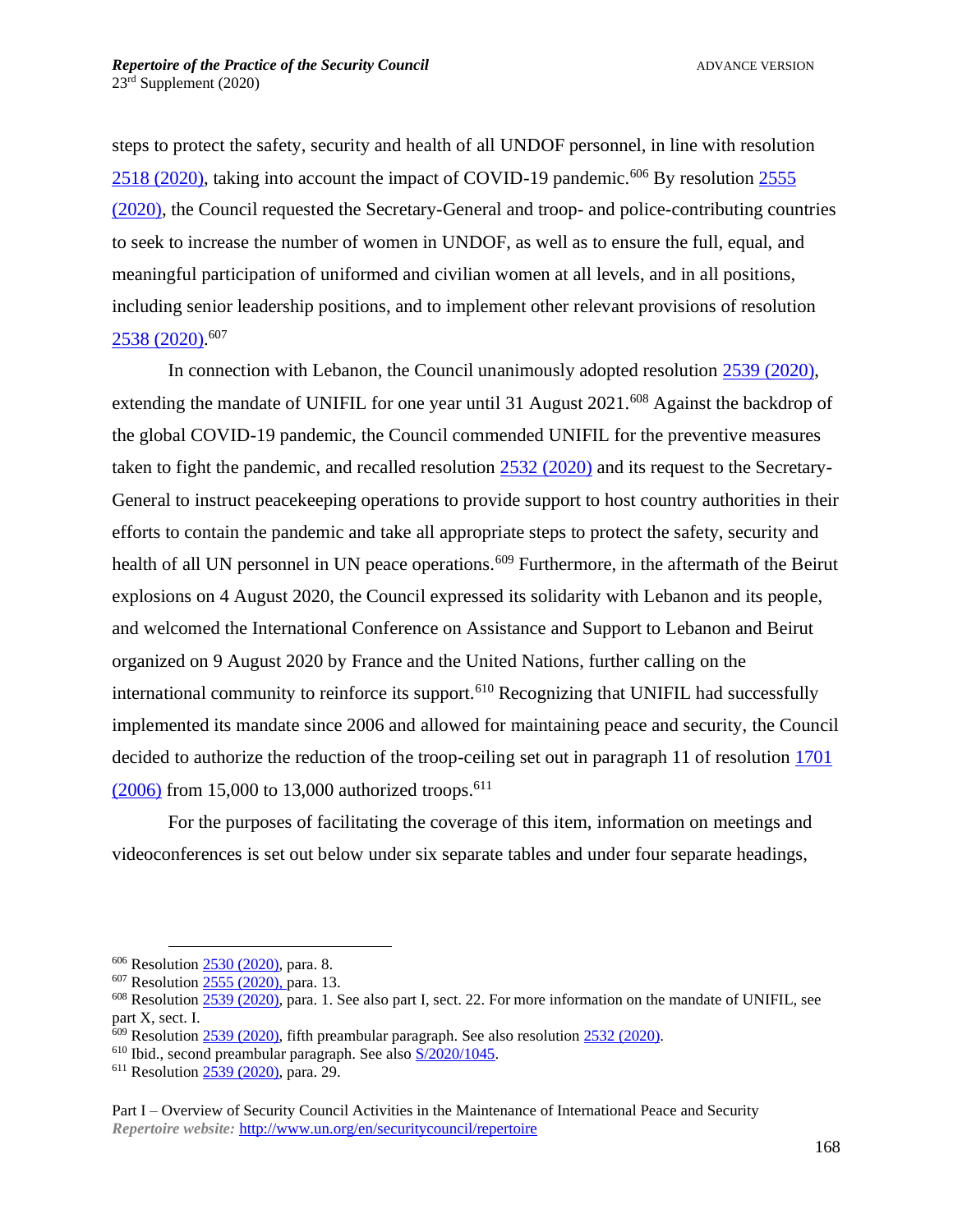namely: (a) Syrian Arab Republic, (b) Yemen, (c) United Nations Disengagement Observer Force, and (d) United Nations Interim Force in Lebanon.

## **Table 1**

| Meetings: The situation in the Middle East – Syrian Arab Republic |  |  |  |  |
|-------------------------------------------------------------------|--|--|--|--|
|                                                                   |  |  |  |  |

| Meeting<br>record and<br>date          | Sub-item | Other<br>documents                                                         | Rule 37 invitations                                                 | Rule 39 and other<br>invitations                                                                                                                                     | <b>Speakers</b>                                                   | Decision and vote<br>(for-against-<br><i>abstaining</i> ) |
|----------------------------------------|----------|----------------------------------------------------------------------------|---------------------------------------------------------------------|----------------------------------------------------------------------------------------------------------------------------------------------------------------------|-------------------------------------------------------------------|-----------------------------------------------------------|
| S/PV.8700<br>10 January<br>2020        |          | Draft<br>resolution<br>submitted by<br>Belgium and<br>Germany<br>S/2020/24 | Syrian Arab<br>Republic                                             |                                                                                                                                                                      | 13 Council<br>members <sup>a,</sup> invitee (2020)                | Resolution 2504<br>$11-0-4b$                              |
| S/PV.8707<br>29 January<br>2020        |          |                                                                            | Syrian Arab<br>Republic                                             | Under-Secretary-<br>General for<br>Humanitarian<br>Affairs and<br><b>Emergency Relief</b><br>Coordinator                                                             | 14 Council<br>members <sup>c</sup> , all<br>invitees              |                                                           |
| <b>S/PV.8708</b><br>29 January<br>2020 |          |                                                                            | Syrian Arab<br>Republic                                             | Deputy Special<br>Envoy of the<br>Secretary-General<br>for Syria                                                                                                     | All Council<br>members, all<br>invitees                           |                                                           |
| S/PV.8715<br>6 February<br>2020        |          |                                                                            | Iran (Islamic<br>Republic of), ,<br>Syrian Arab<br>Republic, Turkey | Special Envoy of<br>the Secretary-<br>General for Syria,<br>Under-Secretary-<br>General for<br>Humanitarian<br>Affairs and<br><b>Emergency Relief</b><br>Coordinator | 14 Council<br>members <sup>d</sup> , all<br>invitees <sup>e</sup> |                                                           |
| S/PV.8727<br>19 February<br>2020       |          |                                                                            | Syrian Arab<br>Republic, Turkey                                     | Special Envoy of<br>the Secretary-<br>General, Under-<br>Secretary-General<br>for Humanitarian<br>Affairs and<br><b>Emergency Relief</b><br>Coordinator              | All Council<br>members, all<br>invitees <sup>f</sup>              |                                                           |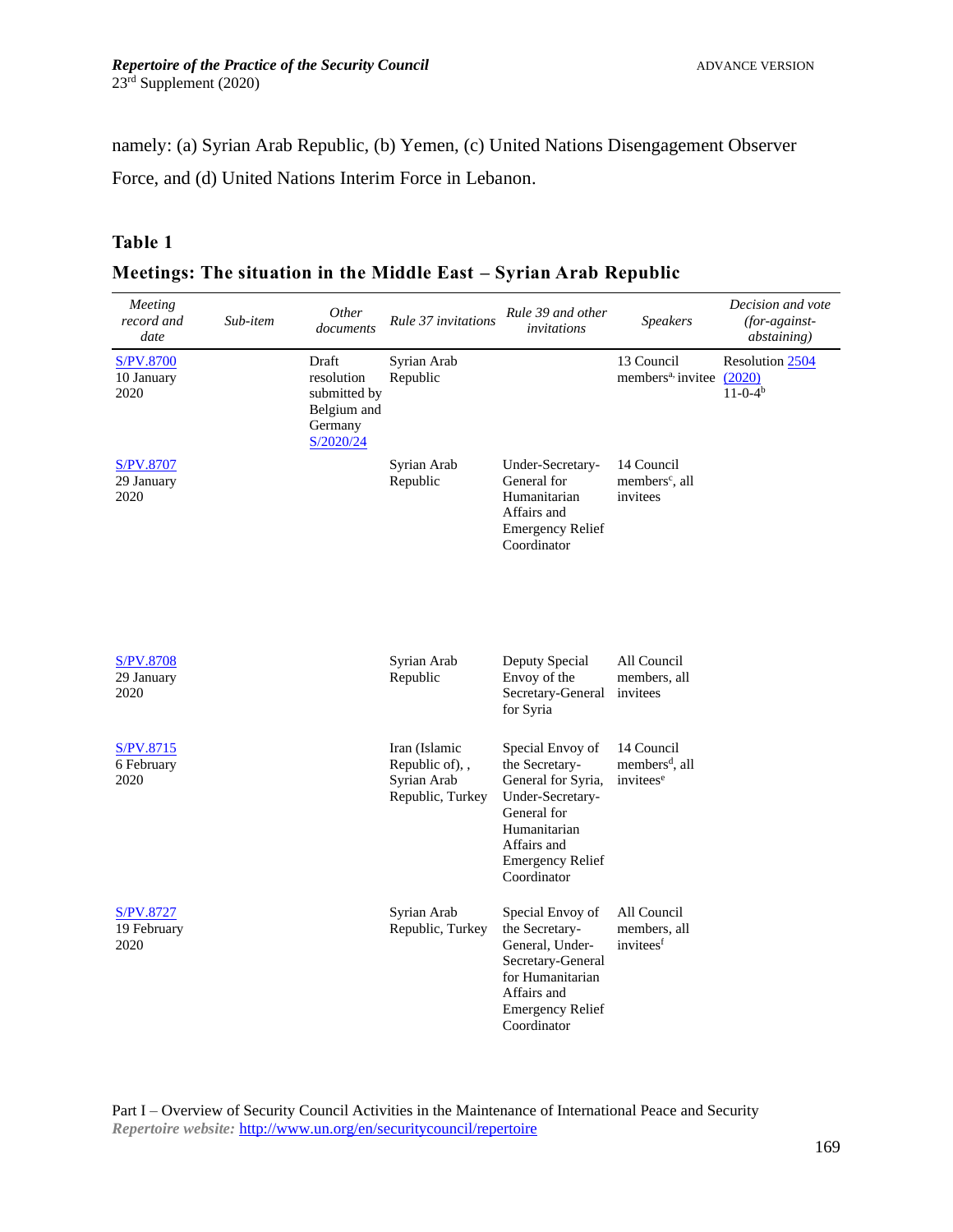23rd Supplement (2020)

| Meeting<br>record and<br>date    | Sub-item                                                                                                                                                                                                                                                                                                                                                                                                                            | Other<br>documents | Rule 37 invitations             | Rule 39 and other<br>invitations                                                                                                                                                            | <b>Speakers</b>                                                                | Decision and vote<br>$(for-against-)$<br><i>abstaining</i> ) |
|----------------------------------|-------------------------------------------------------------------------------------------------------------------------------------------------------------------------------------------------------------------------------------------------------------------------------------------------------------------------------------------------------------------------------------------------------------------------------------|--------------------|---------------------------------|---------------------------------------------------------------------------------------------------------------------------------------------------------------------------------------------|--------------------------------------------------------------------------------|--------------------------------------------------------------|
| S/PV.8734<br>27 February<br>2020 | Report of the<br>Secretary-General<br>on the review of<br>alternative<br>modalities for the<br>border crossing of<br>Ya'rubiyah<br>(S/2020/139)<br>Report of the<br>Secretary-General<br>on the<br>implementation of<br><b>Security Council</b><br>resolutions 2139<br>(2014), 2165<br>(2014), 2191<br>(2014), 2258<br>(2015), 2332<br>(2016), 2393<br>(2017),<br>2401(2018), 2449<br>$(2018)$ and $2504$<br>(2020)<br>(S/2020/141) |                    | Syrian Arab<br>Republic, Turkey | Assistant<br>Secretary-General<br>for Humanitarian<br>Affairs and<br>Deputy<br><b>Emergency Relief</b><br>Coordinator,<br><b>Executive Director</b><br>of United Nations<br>Children's Fund | All Council<br>members <sup>g</sup> , all<br>invitees                          |                                                              |
| S/PV.8738<br>28 February<br>2020 |                                                                                                                                                                                                                                                                                                                                                                                                                                     |                    | Syrian Arab<br>Republic, Turkey | Under-Secretary-<br>General for<br>Political and<br>Peacebuilding<br><b>Affairs</b>                                                                                                         | Secretary-<br>General, 14<br>Council<br>members <sup>h</sup> , all<br>invitees |                                                              |

<sup>a</sup>The representatives of Niger and South Africa did not make a statement.

<sup>b</sup> *For:* Belgium, Dominican Republic, Estonia, France, Germany, Indonesia, Niger, Saint Vincent and the

<sup>c</sup> The representative of Germany did not make a statement. The representative of Belgium spoke on behalf of the co-penholders on the humanitarian situation in the Syrian Arab Republic: Belgium and Germany.

<sup>d</sup> The representative of Niger did not make a statement.

<sup>e</sup> The Special Envoy and the Under-Secretary-General for Humanitarian Affairs and Emergency Relief Coordinator participated in the meeting via videoconference from Geneva.

<sup>f</sup> The Special Envoy participated in the meeting via videoconference from Geneva.

<sup>g</sup> Belgium was represented by its Deputy Prime Minister and Minister of Finance and Development and Germany was represented by its Federal Minister for Foreign Affairs.

h The representative of Saint Vincent and the Grenadines did not make a statement.

Grenadines, South Africa, Tunisia and Viet Nam; *against:* none; *abstaining:* China, Russian Federation, United Kingdom and United States.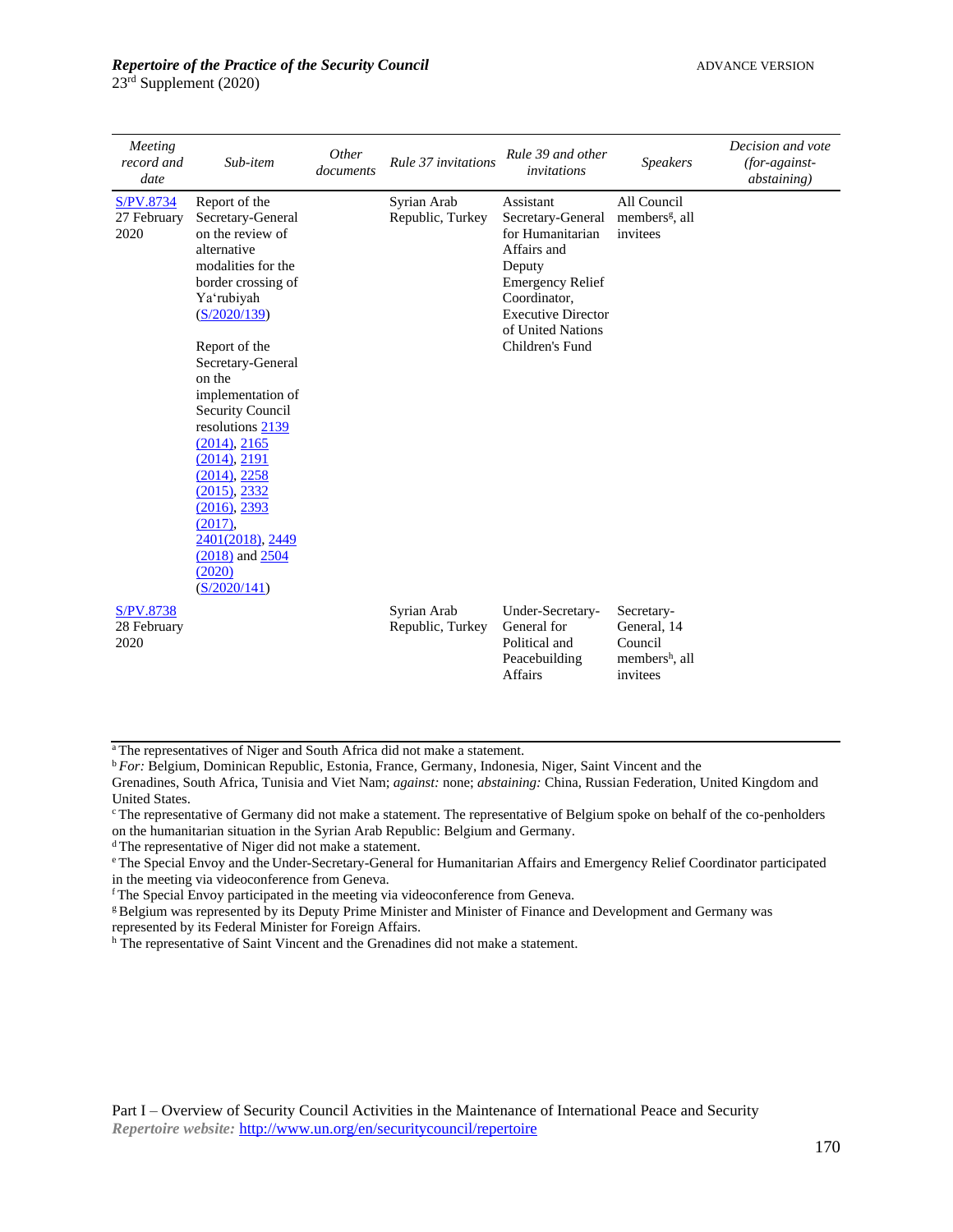## **Table 2**

# **Videoconferences: The situation in the Middle East – Syrian Arab Republic**

| Videoconference date       | Videoconference<br>record | Title                                                                                                                                                                                       | Decision and vote (for-<br>against-abstaining) and<br>record of written<br>procedure |
|----------------------------|---------------------------|---------------------------------------------------------------------------------------------------------------------------------------------------------------------------------------------|--------------------------------------------------------------------------------------|
| 30 March 2020 <sup>a</sup> | S/2020/254                | Letter dated 31 March 2020 from the President of<br>the Security Council addressed to the Secretary-<br>General and the Permanent Representatives of the<br>members of the Security Council |                                                                                      |
| 29 April 2020              | S/2020/353                | Letter dated 1 May 2020 from the President of the<br>Security Council addressed to the Secretary-<br>General and the Permanent Representatives of the<br>members of the Security Council    |                                                                                      |
| 29 April 2020              | S/2020/354                | Letter dated 1 May 2020 from the President of the<br>Security Council addressed to the Secretary-<br>General and the Permanent Representatives of the<br>members of the Security Council    |                                                                                      |
| 18 May 2020                | S/2020/420                | Letter dated 20 May 2020 from the President of<br>the Security Council addressed to the Secretary-<br>General and the Permanent Representatives of the<br>members of the Security Council   |                                                                                      |
| 19 May 2020                | S/2020/427                | Letter dated 21 May 2020 from the President of<br>the Security Council addressed to the Secretary-<br>General and the Permanent Representatives of the<br>members of the Security Council   |                                                                                      |
| 16 June 2020               | S/2020/551                | Letter dated 18 June 2020 from the President of<br>the Security Council addressed to the Secretary-<br>General and the Permanent Representatives of the<br>members of the Security Council  |                                                                                      |
| 29 June 2020               | S/2020/635                | Letter dated 1 July 2020 from the President of the<br>Security Council addressed to the Secretary-<br>General and the Permanent Representatives of the<br>members of the Security Council   |                                                                                      |
| 7 July 2020                | S/2020/657                | Letter dated 7 July 2020 from the President of the<br>Security Council addressed to the Secretary-<br>General and the Permanent Representatives of the<br>members of the Security Council   | $13 - 2 - 0^b$<br>$S/2020/661$ (Record of<br>written procedure)                      |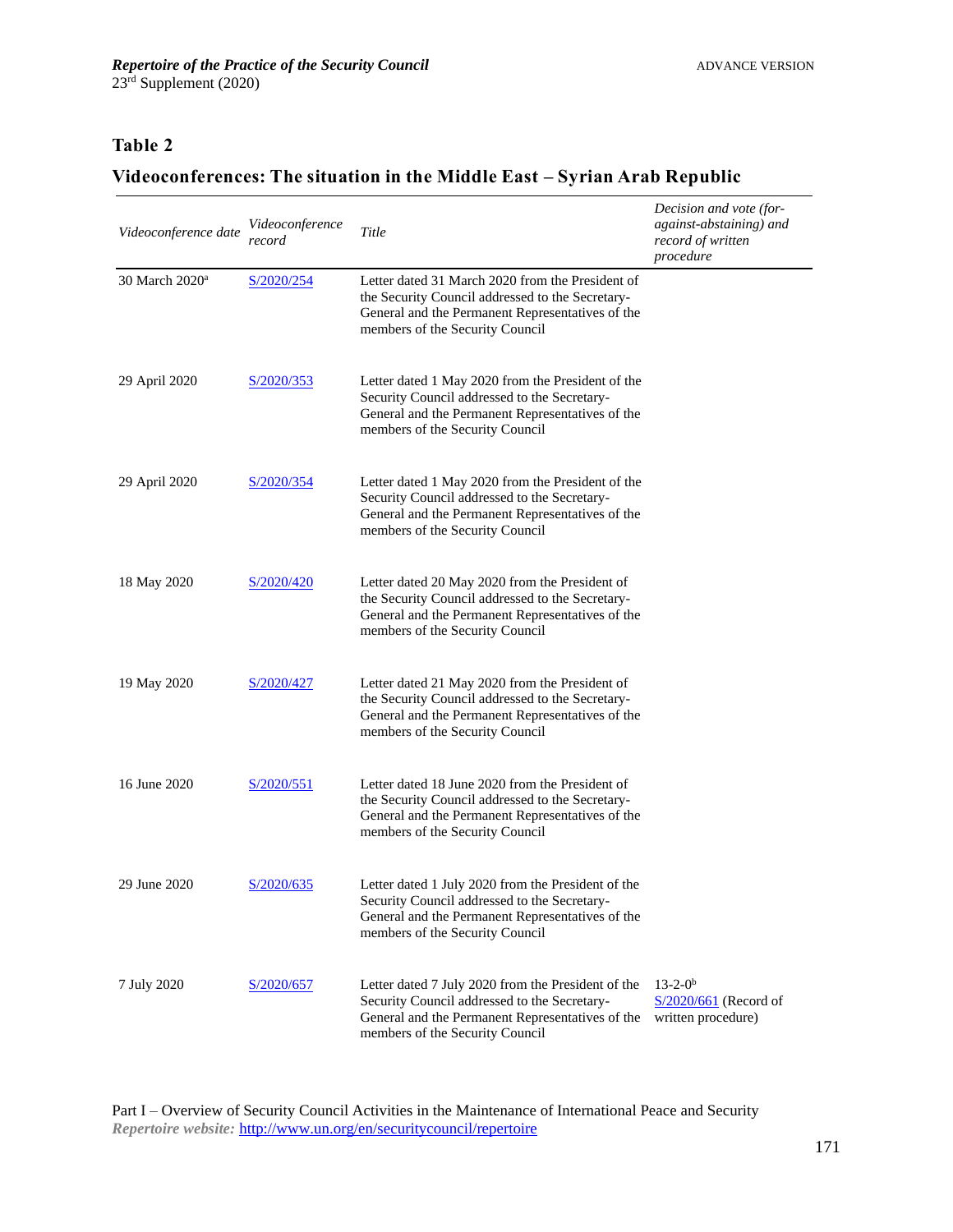| Videoconference date | Videoconference<br>record | Title                                                                                                                                                                                                             | Decision and vote (for-<br>against-abstaining) and<br>record of written<br>procedure |
|----------------------|---------------------------|-------------------------------------------------------------------------------------------------------------------------------------------------------------------------------------------------------------------|--------------------------------------------------------------------------------------|
| 8 July 2020          | S/2020/664                | Letter dated 8 July 2020 from the President of the<br>Security Council addressed to the Secretary-<br>General and the Permanent Representatives of the<br>members of the Security Council                         | $4 - 7 - 4c$<br>$S/2020/671$ (Record of<br>written procedure)                        |
| 10 July 2020         | S/2020/681                | Letter dated 10 July 2020 from the President of the 13-2-0 <sup>d</sup><br>Security Council addressed to the Secretary-<br>General and the Permanent Representatives of the<br>members of the Security Council    | $S/2020/693$ (Record of<br>written procedure)                                        |
| 10 July 2020         | S/2020/688                | Letter dated 10 July 2020 from the President of the 4-7-4 <sup>e</sup><br>Security Council addressed to the Secretary-<br>General and the Permanent Representatives of the<br>members of the Security Council     | $S/2020/694$ (Record of<br>written procedure)                                        |
| 11 July 2020         | S/2020/702                | Letter dated 12 July 2020 from the President of the Resolution 2533 (2020)<br>Security Council addressed to the Secretary-<br>General and the Permanent Representatives of the<br>members of the Security Council | $13-0-2$ <sup>f</sup><br>$S/2020/698$ (Record of<br>written procedure)               |
| 23 July 2020         | S/2020/743                | Letter dated 27 July 2020 from the President of the<br>Security Council addressed to the Secretary-<br>General and the Permanent Representatives of the<br>members of the Security Council                        |                                                                                      |
| 29 July 2020         | S/2020/758                | Letter dated 4 August 2020 from the President of<br>the Security Council addressed to the Secretary-<br>General and the Permanent Representatives of the<br>members of the Security Council                       |                                                                                      |
| 19 August 2020       | S/2020/823                | Letter dated 21 August 2020 from the President of<br>the Security Council addressed to the Secretary-<br>General and the Permanent Representatives of the<br>members of the Security Council                      |                                                                                      |
| 27 August 2020       | S/2020/866                | Letter dated 31 August 2020 from the President of<br>the Security Council addressed to the Secretary-<br>General and the Permanent Representatives of the<br>members of the Security Council                      |                                                                                      |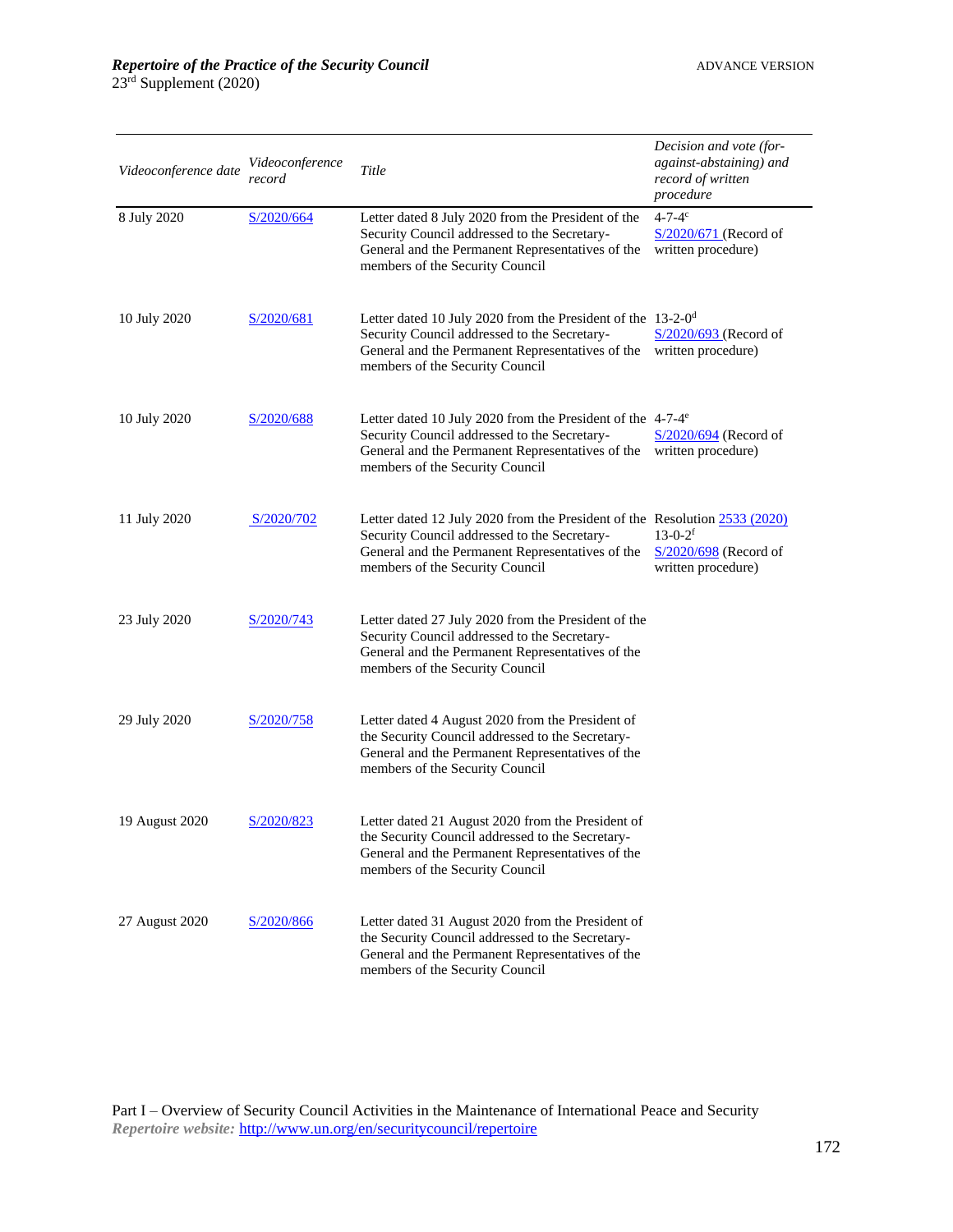| Videoconference date | Videoconference<br>record | Title                                                                                                                                                                                           | Decision and vote (for-<br>against-abstaining) and<br>record of written<br>procedure |
|----------------------|---------------------------|-------------------------------------------------------------------------------------------------------------------------------------------------------------------------------------------------|--------------------------------------------------------------------------------------|
| 10 September 2020    | S/2020/902                | Letter dated 14 September 2020 from the President<br>of the Security Council addressed to the Secretary-<br>General and the Permanent Representatives of the<br>members of the Security Council |                                                                                      |
| 16 September 2020    | S/2020/915                | Letter dated 18 September 2020 from the President<br>of the Security Council addressed to the Secretary-<br>General and the Permanent Representatives of the<br>members of the Security Council |                                                                                      |
| 18 September 2020    | S/2020/936                | Letter dated 22 September 2020 from the President<br>of the Security Council addressed to the Secretary-<br>General and the Permanent Representatives of the<br>members of the Security Council |                                                                                      |
| 27 October 2020      | S/2020/1049               | Letter dated 29 October 2020 from the President of<br>the Security Council addressed to the Secretary-<br>General and the Permanent Representatives of the<br>members of the Security Council   |                                                                                      |
| 5 November 2020      | S/2020/1088               | Letter dated 9 November 2020 from the President<br>of the Security Council addressed to the Secretary-<br>General and the Permanent Representatives of the<br>members of the Security Council   |                                                                                      |
| 25 November 2020     | S/2020/1147               | Letter dated 27 November 2020 from the President<br>of the Security Council addressed to the Secretary-<br>General and the Permanent Representatives of the<br>members of the Security Council  |                                                                                      |
| 11 December 2020     | S/2020/1202               | Letter dated 16 December 2020 from the President<br>of the Security Council addressed to the Secretary-<br>General and the Permanent Representatives of the<br>members of the Security Council  |                                                                                      |
| 16 December 2020     | S/2020/1257               | Letter dated 23 December 2020 from the President<br>of the Security Council addressed to the Secretary-<br>General and the Permanent Representatives of the<br>members of the Security Council  |                                                                                      |

<sup>a</sup> Due to technical difficulties, instead of open, the videoconference was closed. For more information on the procedures and working methods developed during the COVID-19 pandemic, see part II.

<sup>b</sup> *For*: Belgium, Dominican Republic, Estonia, France, Germany, Indonesia, Niger, Saint Vincent and the Grenadines, South Africa, Tunisia, United Kingdom, United States and Viet Nam. *against*: China and Russian Federation. *abstaining*: None.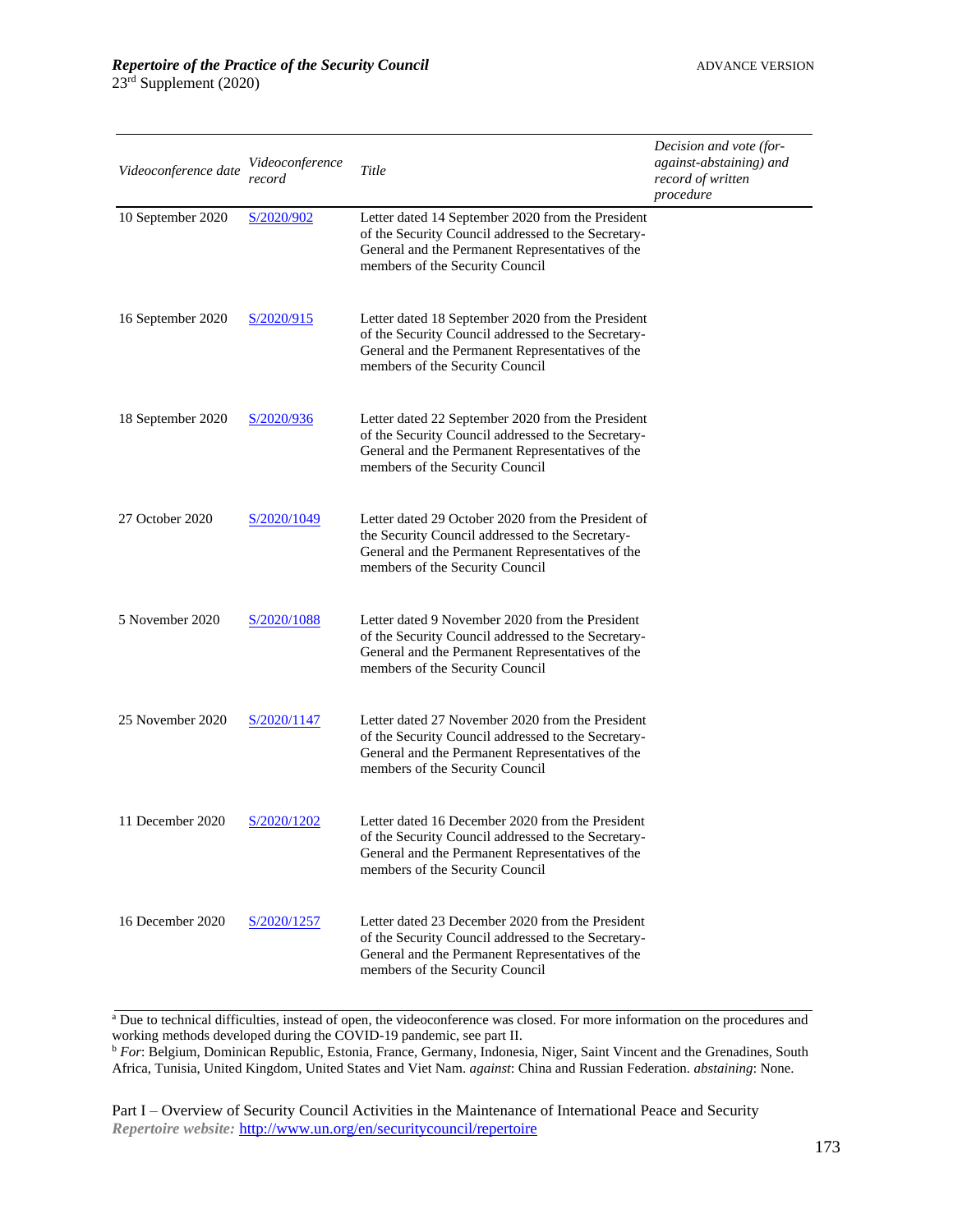<sup>c</sup> *For*: China, Russian Federation, South Africa and Viet Nam. A*gainst*: Belgium, Dominican Republic, Estonia, France, Germany, United Kingdom and United States. *abstaining*: Indonesia, Niger, Saint Vincent and the Grenadines and Tunisia. <sup>d</sup> *For*: Belgium, Dominican Republic, Estonia, France, Germany, Indonesia, Niger, Saint Vincent and the Grenadines, South Africa, Tunisia, United Kingdom, United States and Viet Nam. *against*: China and Russian Federation. *abstaining*: None. <sup>e</sup> *For*: China, Russian Federation, South Africa and Viet Nam. *against*: Belgium, Dominican Republic, Estonia, France, Germany, United Kingdom and United States. a*bstaining*: Indonesia, Niger, Saint Vincent and the Grenadines and Tunisia. <sup>f</sup> *For*: Belgium, Estonia, France, Germany, Indonesia, Niger, Saint Vincent and the Grenadines, South Africa, Tunisia, United Kingdom, United States and Viet Nam. *against*: None. *abstaining*: China, Dominican Republic and Russian Federation.

#### **Table 3**

| Meeting<br>record and<br>date          | Sub-item                                                                                                                                                   | Other documents                                                               | Rule 37<br>invitations | Rule 39 and other<br>invitations                                                                                                                                                    | <b>Speakers</b>                                                   | Decision and<br>vote<br>(for-against-<br><i>abstaining</i> )                  |
|----------------------------------------|------------------------------------------------------------------------------------------------------------------------------------------------------------|-------------------------------------------------------------------------------|------------------------|-------------------------------------------------------------------------------------------------------------------------------------------------------------------------------------|-------------------------------------------------------------------|-------------------------------------------------------------------------------|
| <b>S/PV.8701</b><br>13 January<br>2020 | Letter dated 14<br>October 2019 from submitted by<br>the Secretary-<br>General addressed<br>to the President of<br>the Security<br>Council<br>(S/2019/823) | Draft resolution<br><b>United Kingdom</b><br>(S/2020/27)                      |                        |                                                                                                                                                                                     |                                                                   | Resolution<br>2505 (2020)<br>$15-0-0$                                         |
| S/PV.8704<br>16 January<br>2020        |                                                                                                                                                            |                                                                               | Yemen                  | Special Envoy of the<br>Secretary-General for<br>Yemen. Director of the<br>Coordination Division of<br>the United Nations Office<br>for the Coordination of<br>Humanitarian Affairs | All Council<br>members, all<br>invitees <sup>a</sup>              |                                                                               |
| S/PV.8725<br>18 February<br>2020       |                                                                                                                                                            |                                                                               | Yemen                  | Special Envoy of the<br>Secretary-General, Under-<br>Secretary-General for<br>Humanitarian Affairs and<br><b>Emergency Relief</b><br>Coordinator                                    | All Council<br>members, <sup>b</sup><br>all invitees <sup>c</sup> |                                                                               |
| S/PV.8732<br>25 February<br>2020       | Letter dated 27<br>January 2020 from<br>the Panel of<br>Experts on Yemen<br>addressed to the<br>President of the<br>Security Council<br>(S/2020/70)        | Draft resolution<br>submitted by the<br><b>United Kingdom</b><br>(S/2020/146) | Yemen                  |                                                                                                                                                                                     | Eight<br>Council<br>members <sup>d,</sup><br>invitee              | Resolution<br>2511 (2020)<br>$15 - 0 - 2^e$<br>(adopted under<br>Chapter VII) |
| S/PV.8745<br>12 March<br>2020          |                                                                                                                                                            |                                                                               | Yemen                  | Special Envoy of the<br>Secretary-General, Acting<br><b>Assistant Secretary-</b><br>General for Humanitarian<br>Affairs and Emergency<br><b>Relief Coordinator</b>                  | All Council<br>members, all<br>invitees <sup>f</sup>              |                                                                               |

#### **Meetings: The situation in the Middle East – Yemen**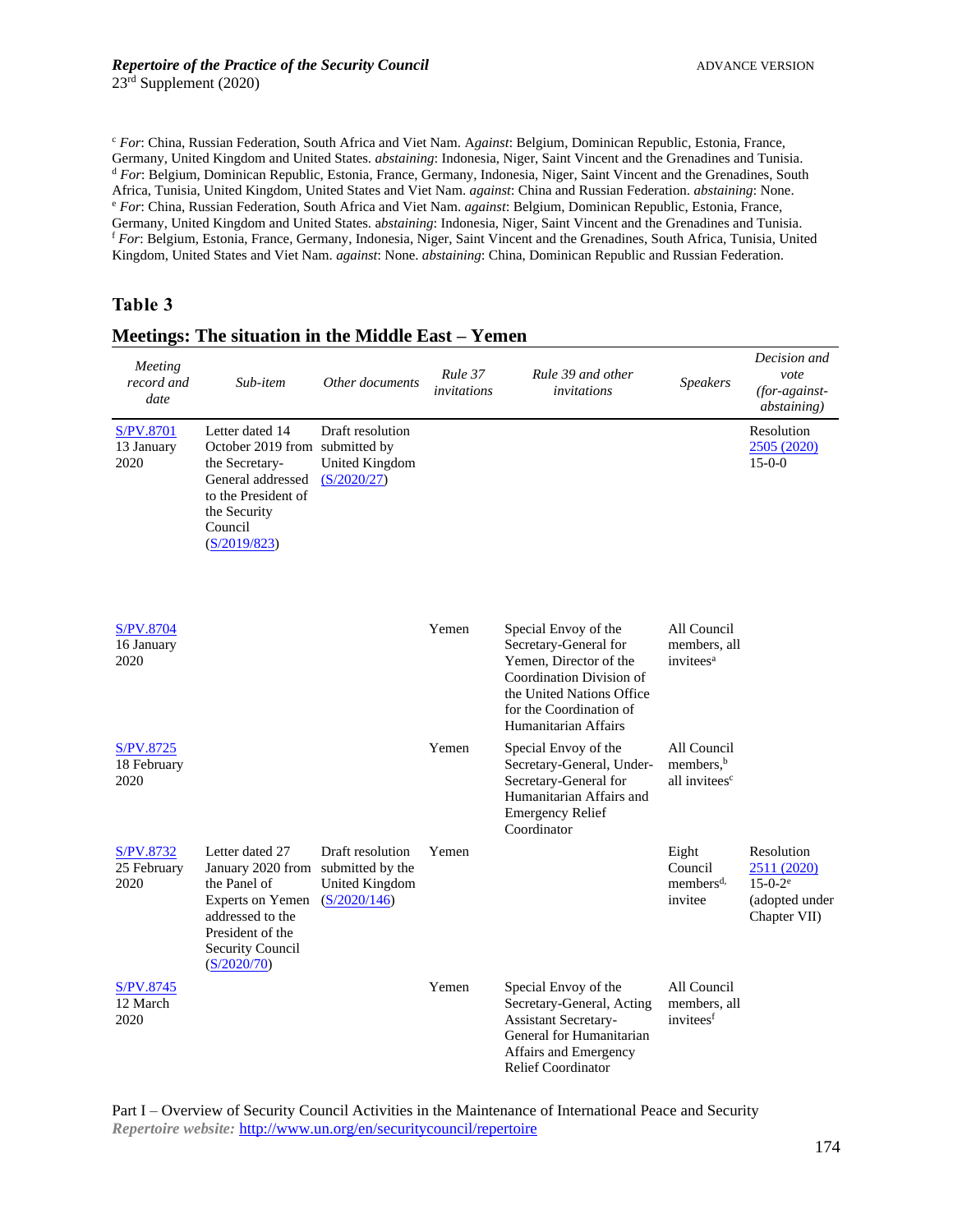| Meeting<br>record and<br>date     | Sub-item                                                                                                                                                | Other documents                                           | Rule 37<br>invitations | Rule 39 and other<br>invitations                                                                                                                                                                                                                                | <b>Speakers</b>                                      | Decision and<br>vote<br>$(for-against-)$<br><i>abstaining</i> ) |
|-----------------------------------|---------------------------------------------------------------------------------------------------------------------------------------------------------|-----------------------------------------------------------|------------------------|-----------------------------------------------------------------------------------------------------------------------------------------------------------------------------------------------------------------------------------------------------------------|------------------------------------------------------|-----------------------------------------------------------------|
| S/PV.8747<br>14 July 2020         | Letter dated 15<br>June 2020 from the submitted by the<br>Secretary-General<br>addressed to the<br>President of the<br>Security Council<br>(S/2020/524) | Draft resolution<br><b>United Kingdom</b><br>(S/2020/679) |                        |                                                                                                                                                                                                                                                                 |                                                      | Resolution<br>2534 (2020)<br>$15-0-0$                           |
| S.PV.8753<br>28 July 2020         |                                                                                                                                                         |                                                           | Yemen                  | Special Envoy of the<br>Secretary-General, Under-<br>Secretary-General for<br>Humanitarian Affairs and<br><b>Emergency Relief</b><br>Coordinator, General<br>Coordinator in Yemen of<br>Médecins du Monde,<br>Chairwoman of the Arab<br>Human Rights Foundation | All Council<br>members, all<br>invitees <sup>g</sup> |                                                                 |
| S/PV.8757<br>15 September<br>2020 |                                                                                                                                                         |                                                           | Yemen                  | Special Envoy of the<br>Secretary-General, Under-<br>Secretary-General for<br>Humanitarian Affairs and<br><b>Emergency Relief</b><br>Coordinator                                                                                                                | All Council<br>members, all<br>invitees              |                                                                 |
| S/PV.8770<br>15 October<br>2020   |                                                                                                                                                         |                                                           |                        | Special Envoy of the<br>Secretary-General, Under-<br>Secretary-General for<br>Humanitarian Affairs and<br><b>Emergency Relief</b><br>Coordinator                                                                                                                | All Council<br>members, all<br>invitees              |                                                                 |

aThe Director of the Coordination Division of the United Nations Office for the Coordination of Humanitarian Affairs participated in the meeting via videoconference from Geneva.

<sup>b</sup>The representative of Saint Vincent and the Grenadines spoke in his national capacity and in his capacity as Chair of the Security Council Committee established pursuant to resolution  $2140(2014)$ .

<sup>c</sup> The Special Envoy participated in the meeting via videoconference from Geneva.

<sup>d</sup> Belgium, China, France, Indonesia, Niger, Russian Federation, United Kingdom and United States.

<sup>e</sup> *For:* Belgium, Dominican Republic, Estonia, France, Germany, Indonesia, Niger, Saint Vincent and the Grenadines, South

Africa, Tunisia, United Kingdom, United States, Viet Nam; *against:* none; *abstaining:* China, Russian Federation.

<sup>f</sup> The Special Envoy participated in the meeting via videoconference from Amman.

<sup>g</sup> The Special Envoy participated in the meeting via videoconference from Geneva and the Under-Secretary-General participated in the meeting via videoconference from New York. The General Coordinator in Yemen of Médecins du Monde and the Chairwoman of the Arab Human Rights Foundation participated in the meeting via videoconference from Sana'a.

#### **Table 4**

#### **Videoconferences: The situation in the Middle East – Yemen**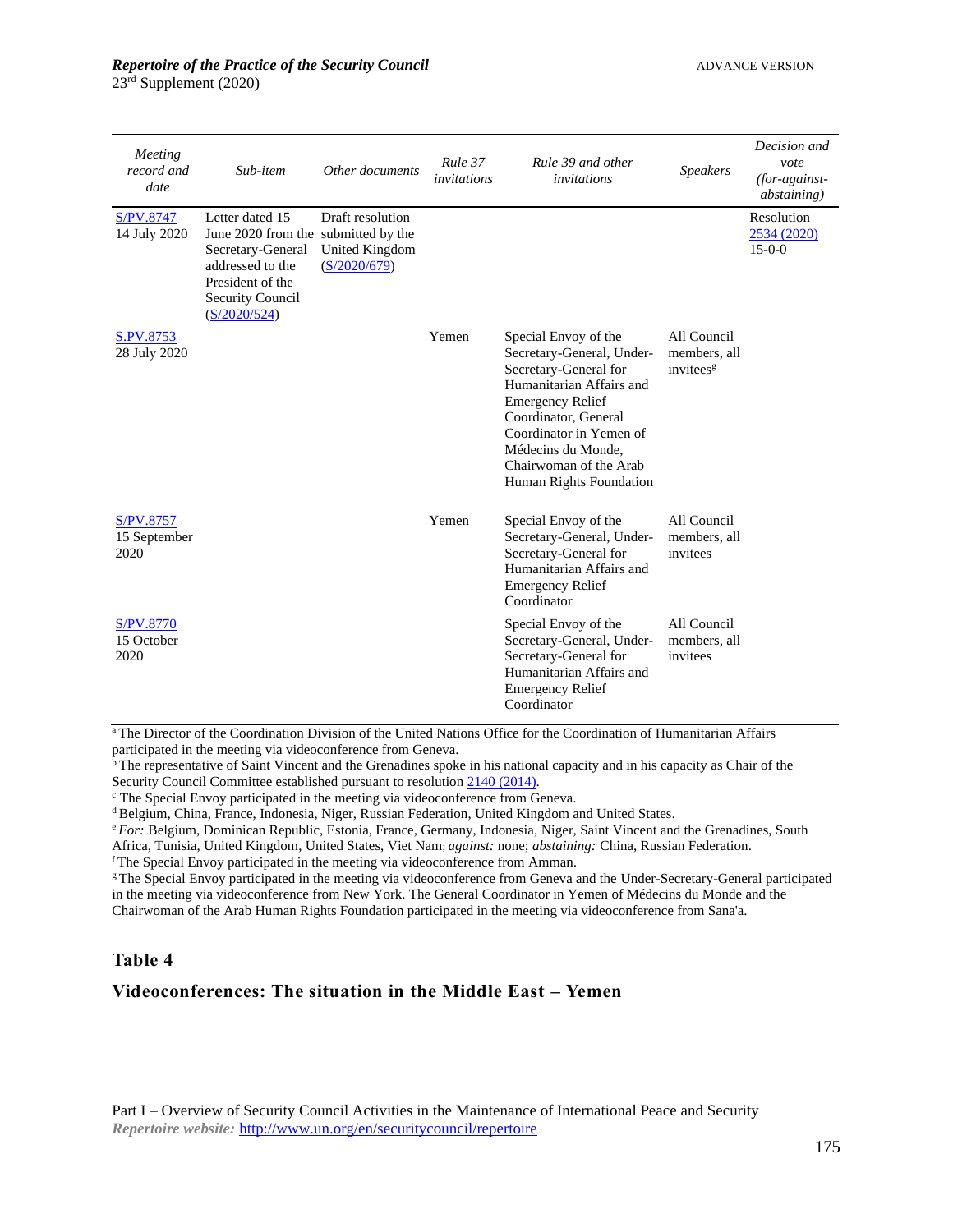|                  | Videoconference date Videoconference record Title |                                                                                                                                                                                                  | Decision and vote (for-<br>against-abstaining) and<br>record of written<br>procedure |
|------------------|---------------------------------------------------|--------------------------------------------------------------------------------------------------------------------------------------------------------------------------------------------------|--------------------------------------------------------------------------------------|
| 16 April 2020    | S/2020/313                                        | Letter dated 21 April 2020 from the<br>President of the Security Council<br>addressed to the Secretary-General and<br>the Permanent Representatives of the<br>members of the Security Council    |                                                                                      |
| 14 May 2020      | S/2020/411                                        | Letter dated 18 May 2020 from the<br>President of the Security Council<br>addressed to the Secretary-General and<br>the Permanent Representatives of the<br>members of the Security Council      |                                                                                      |
| 15 July 2020     | S/2020/721                                        | Letter dated 17 July 2020 from the<br>President of the Security Council<br>addressed to the Secretary-General and<br>the Permanent Representatives of the<br>members of the Security Council     |                                                                                      |
| 11 November 2020 | S/2020/1109                                       | Letter dated 13 November 2020 from the<br>President of the Security Council<br>addressed to the Secretary-General and<br>the Permanent Representatives of the<br>members of the Security Council |                                                                                      |

#### **Table 5**

## **Videoconferences: The situation in the Middle East – United Nations Disengagement Observer Force**

|                  | Videoconference date Videoconference record Title |                                                                                                                                                                                                                | Decision and vote (for-against-<br>abstaining) and record of<br>written procedure          |
|------------------|---------------------------------------------------|----------------------------------------------------------------------------------------------------------------------------------------------------------------------------------------------------------------|--------------------------------------------------------------------------------------------|
| 29 June 2020     | S/2020/612                                        | Letter dated 29 June 2020 from the President<br>of the Security Council addressed to the<br>Secretary-General and the Permanent<br>Representatives of the members of the<br><b>Security Council</b>            | <b>Resolution 2530 (2020)</b><br>$15-0-0$<br>$S/2020/624$ (Record of written<br>procedure) |
| 18 December 2020 | S/2020/1252                                       | Letter dated 18 December 2020 from the<br>President of the Security Council addressed to 15-0-0<br>the Secretary-General and the Permanent<br>Representatives of the members of the<br><b>Security Council</b> | <b>Resolution 2555 (2020)</b><br>$S/2020/1263$ (Record of written<br>procedure)            |